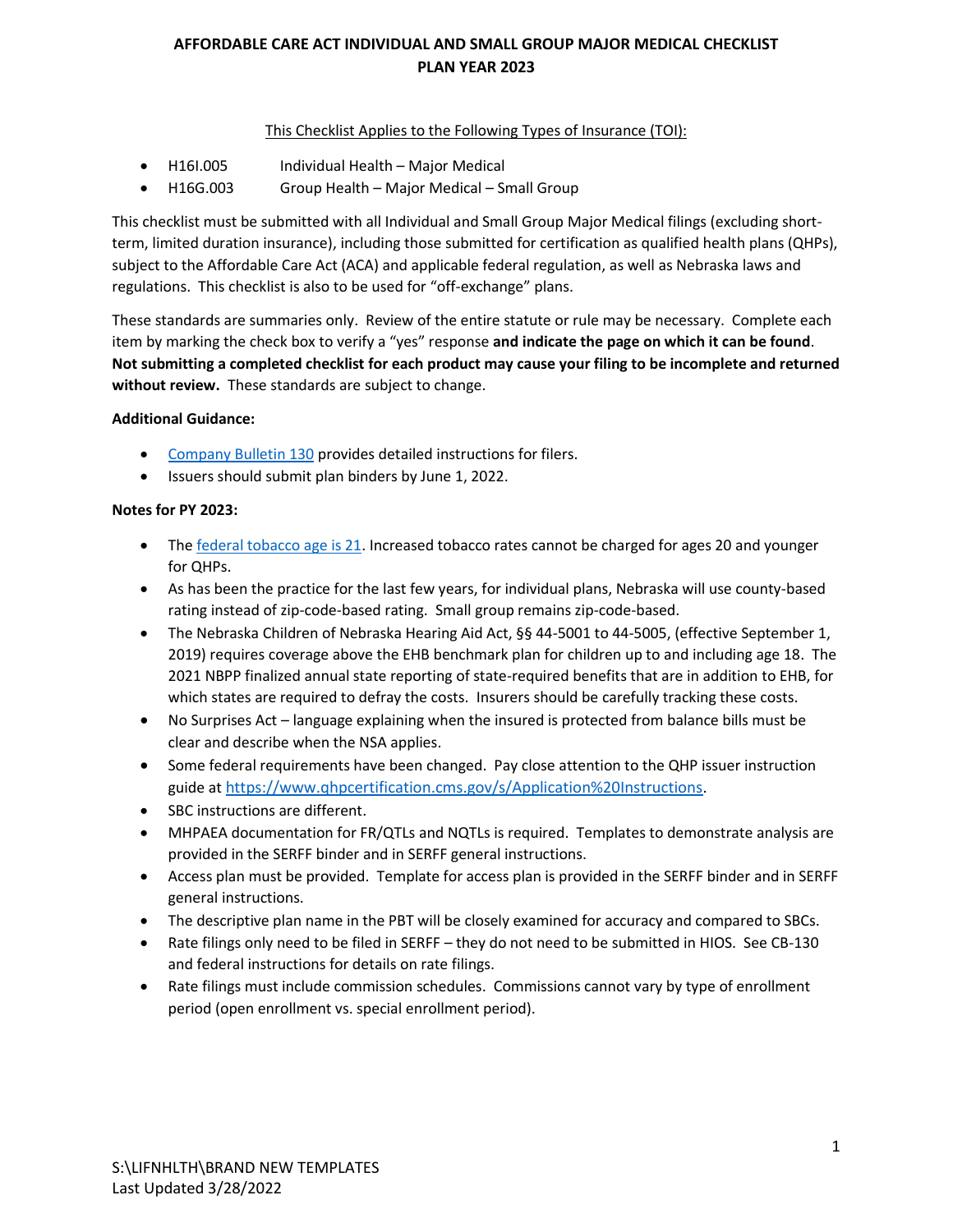|                 | FILER: PLEASE TYPE INFORMATION IN THE AREA DIRECTLY BELOW. |                                                    |                    |                |
|-----------------|------------------------------------------------------------|----------------------------------------------------|--------------------|----------------|
|                 | Company name:                                              |                                                    |                    | [TOI here]     |
|                 | Product name:                                              |                                                    |                    |                |
|                 | Plan names and HIOS Plan IDs:                              |                                                    |                    |                |
|                 | SERFF filing number:                                       |                                                    |                    |                |
|                 | Form numbers:                                              |                                                    |                    |                |
|                 |                                                            | SERFF filing number for corresponding rate filing: |                    |                |
| (DOI            | <b>Review</b>                                              | Reference                                          | <b>Description</b> | Filer:         |
| reviewer)       | <b>Requirements</b>                                        | (§ 44 refers to Neb. Rev. Stat. Chapter            |                    | <b>Provide</b> |
| <b>Check as</b> |                                                            | 44, Nebraska's Insurance Code)                     |                    | page           |
| complete        |                                                            |                                                    |                    | number,        |
| d               |                                                            |                                                    |                    | form name      |
|                 |                                                            |                                                    |                    | & number if    |
|                 |                                                            |                                                    |                    | separate       |
|                 |                                                            |                                                    |                    | document,      |
|                 |                                                            |                                                    |                    | or N/A         |
|                 |                                                            | <b>SCHEDULE OF BENEFITS AND COVERAGE</b>           |                    |                |
| □               | Complete                                                   | 45 CFR 147.200 and ACA                             | Issuers may        |                |
|                 | Schedule of                                                | Implementation FAQs, Sets 8 and 9                  | combine            |                |
|                 | Benefits and                                               |                                                    | information for    |                |
|                 | Coverage                                                   |                                                    | different cost-    |                |
|                 | (SBC) page                                                 |                                                    | sharing            |                |
|                 |                                                            |                                                    | selections in one  |                |
|                 |                                                            |                                                    | SBC for the        |                |
|                 |                                                            |                                                    | product. If        |                |
|                 |                                                            |                                                    | brackets are       |                |
|                 |                                                            |                                                    | used, then a SOV   |                |
|                 |                                                            |                                                    | must be filed      |                |
|                 |                                                            |                                                    | listing each plan  |                |
|                 |                                                            |                                                    | name with HIOS     |                |
|                 |                                                            |                                                    | ID, then listing   |                |
|                 |                                                            |                                                    | the dollar         |                |
|                 |                                                            |                                                    | amounts or other   |                |
|                 |                                                            |                                                    | information        |                |
|                 |                                                            |                                                    | specific to that   |                |
|                 |                                                            |                                                    | plan and HIOS ID.  |                |
|                 |                                                            |                                                    | Separate SBCs      |                |
|                 |                                                            |                                                    | for each plan can  |                |
|                 |                                                            |                                                    | also be filed.     |                |
|                 |                                                            |                                                    | When in doubt,     |                |
|                 |                                                            |                                                    | defer to the       |                |
|                 |                                                            |                                                    | federal sample     |                |
|                 |                                                            |                                                    | completed SBC.     |                |
| □               | Non-English                                                | 45 CFR 156.250, 45 CFR Part 92, and                | Notice indicating  |                |
|                 | language                                                   | technical guidance                                 | how to access      |                |
|                 |                                                            |                                                    | language services  |                |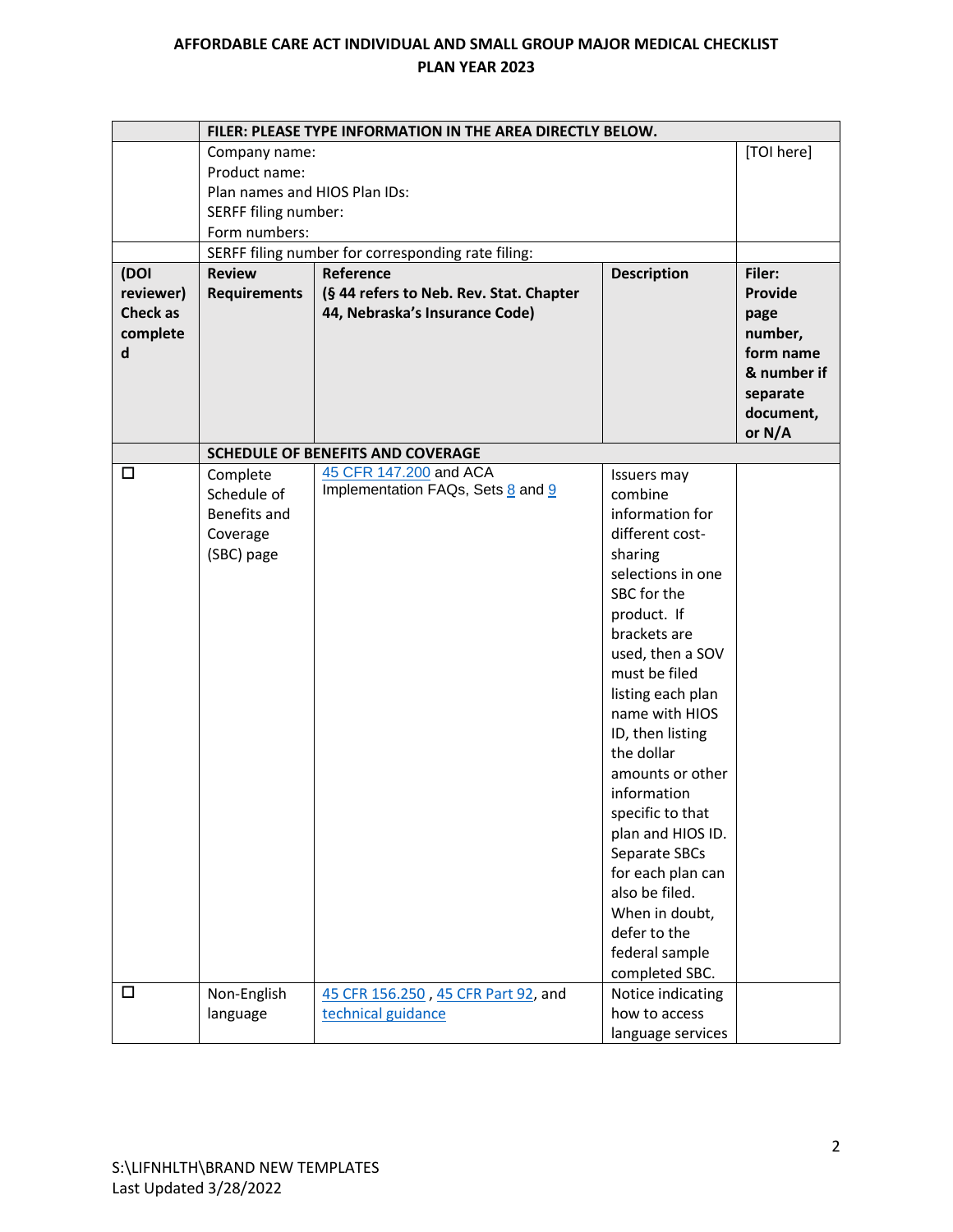| □      | <b>Federal SBC</b>    | <b>CCIIO Resources page provides samples</b> | Issuers are             |
|--------|-----------------------|----------------------------------------------|-------------------------|
|        | requirements          | and instructions. Also see FAQs.             | required to use         |
|        |                       |                                              | the 2021                |
|        |                       |                                              | Summary of              |
|        |                       |                                              | Benefits and            |
|        |                       |                                              | Coverage (SBC),         |
|        |                       |                                              | the 2021 SBC            |
|        |                       |                                              | <b>Calculator Guide</b> |
|        |                       |                                              | and Narratives.         |
|        | <b>COVER PAGE</b>     |                                              |                         |
| $\Box$ | <b>Full Company</b>   | $$44-350$                                    | Advisable to            |
|        | name and              |                                              | include contact         |
|        | address               |                                              | phone and email         |
|        |                       |                                              | for questions.          |
| □      | "Free Look"           | $$44-710.18$                                 | Policy can be           |
|        | period                |                                              | returned within         |
|        |                       |                                              | 10 days for full        |
|        |                       |                                              | refund and is           |
|        |                       |                                              | voided.                 |
| □      | Descriptive           | $644 - 710.01(4)$                            | A brief                 |
|        | title                 |                                              | description of          |
|        |                       |                                              | the type of             |
|        |                       |                                              | coverage.               |
| $\Box$ | One officers'         | $$44-710.03(1)$                              | Can be bracketed        |
|        | signature             |                                              | as variable for         |
|        | required on           |                                              | future                  |
|        | face page             |                                              | replacement of          |
|        |                       |                                              | officers.               |
| □      | Application           | $$44-710.01(1)$                              | Entire money            |
|        | and Premium           |                                              | and other               |
|        |                       |                                              | considerations          |
|        |                       |                                              | expressed               |
|        |                       |                                              | therein.                |
| $\Box$ | <b>Effective Date</b> | $$44-710.01(2)$                              | The time                |
|        |                       |                                              | insurance takes         |
|        |                       |                                              | effect and              |
|        |                       |                                              | terminates.             |
|        |                       |                                              | Include                 |
|        |                       |                                              | renewability            |
|        |                       |                                              | information.            |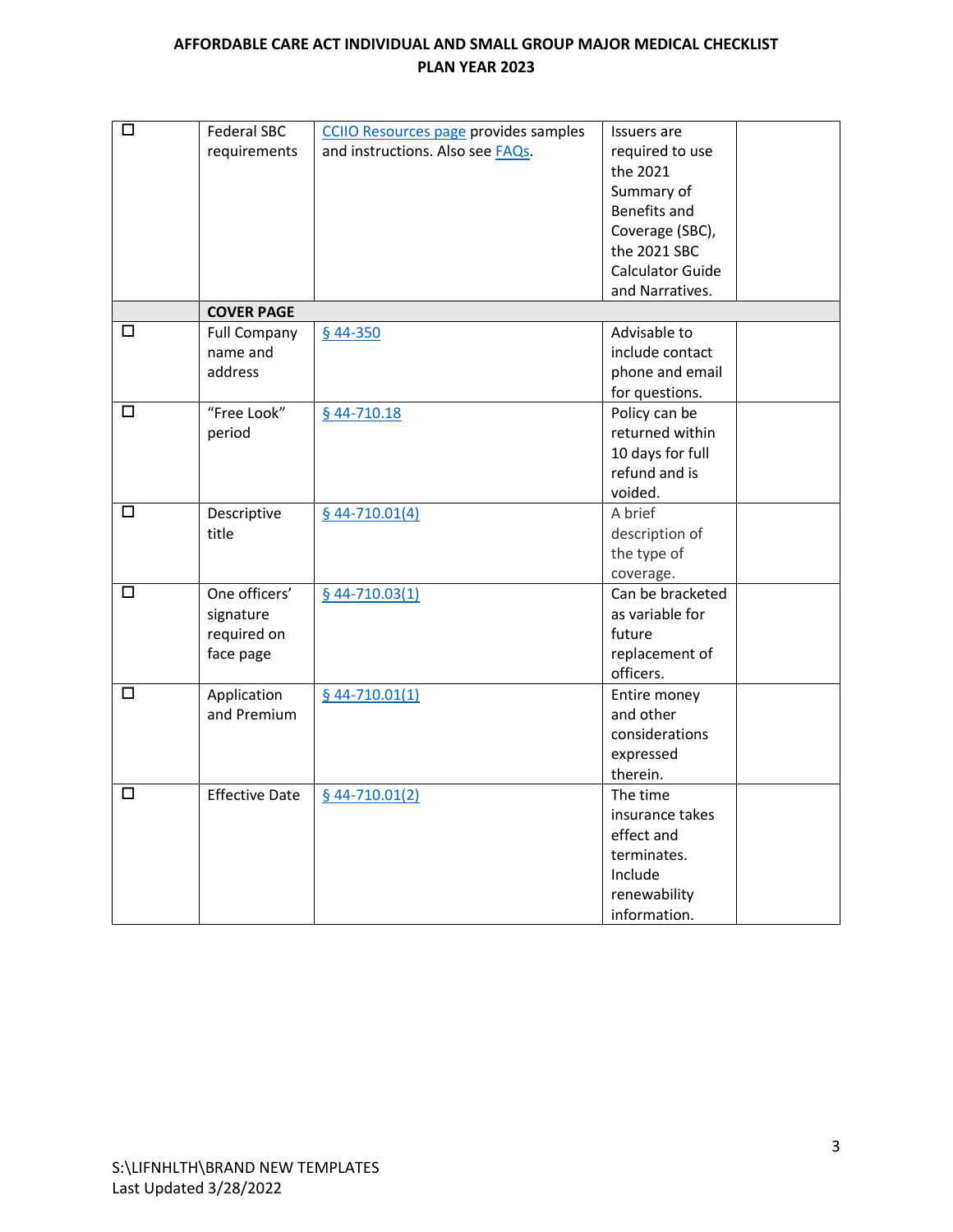| $\Box$ | Form number                                                             | $$44-710.01(6)$                                                          | Must be on all<br>pages including<br>cover, in the<br>lower left corner<br>to identify and<br>distinguish form<br>from all others<br>used by<br>company. Must<br>match form<br>number on SERFF<br>Form Schedule<br>tab and NE Filing<br>Form List.                                                                                                                                                 |
|--------|-------------------------------------------------------------------------|--------------------------------------------------------------------------|----------------------------------------------------------------------------------------------------------------------------------------------------------------------------------------------------------------------------------------------------------------------------------------------------------------------------------------------------------------------------------------------------|
| $\Box$ | Guaranteed<br>Renewable                                                 | 45 CFR § 148.122                                                         | Cover page must<br>have<br>renewability<br>provision.                                                                                                                                                                                                                                                                                                                                              |
|        | <b>APPLICATION</b>                                                      |                                                                          |                                                                                                                                                                                                                                                                                                                                                                                                    |
| $\Box$ | Electronic<br>application<br>and delivery<br>of documents<br>or notices | Federal ESIGN law, 15 U.S.C. 7001.<br>(UETA), §§ 668.50(5) and (8), F.S. | Consumer must<br>affirmatively<br>consent to<br>electronic<br>delivery and be<br>given notice of<br>option to<br>withdraw<br>consent.<br>Describe<br>safeguards used<br>to protect private<br>and confidential<br>information.<br>Must be in<br>accord with<br>Uniform<br>Electronic<br>Transaction Act.<br>Recorded<br>telephone<br>conversations do<br>not count as<br>electronic<br>signatures. |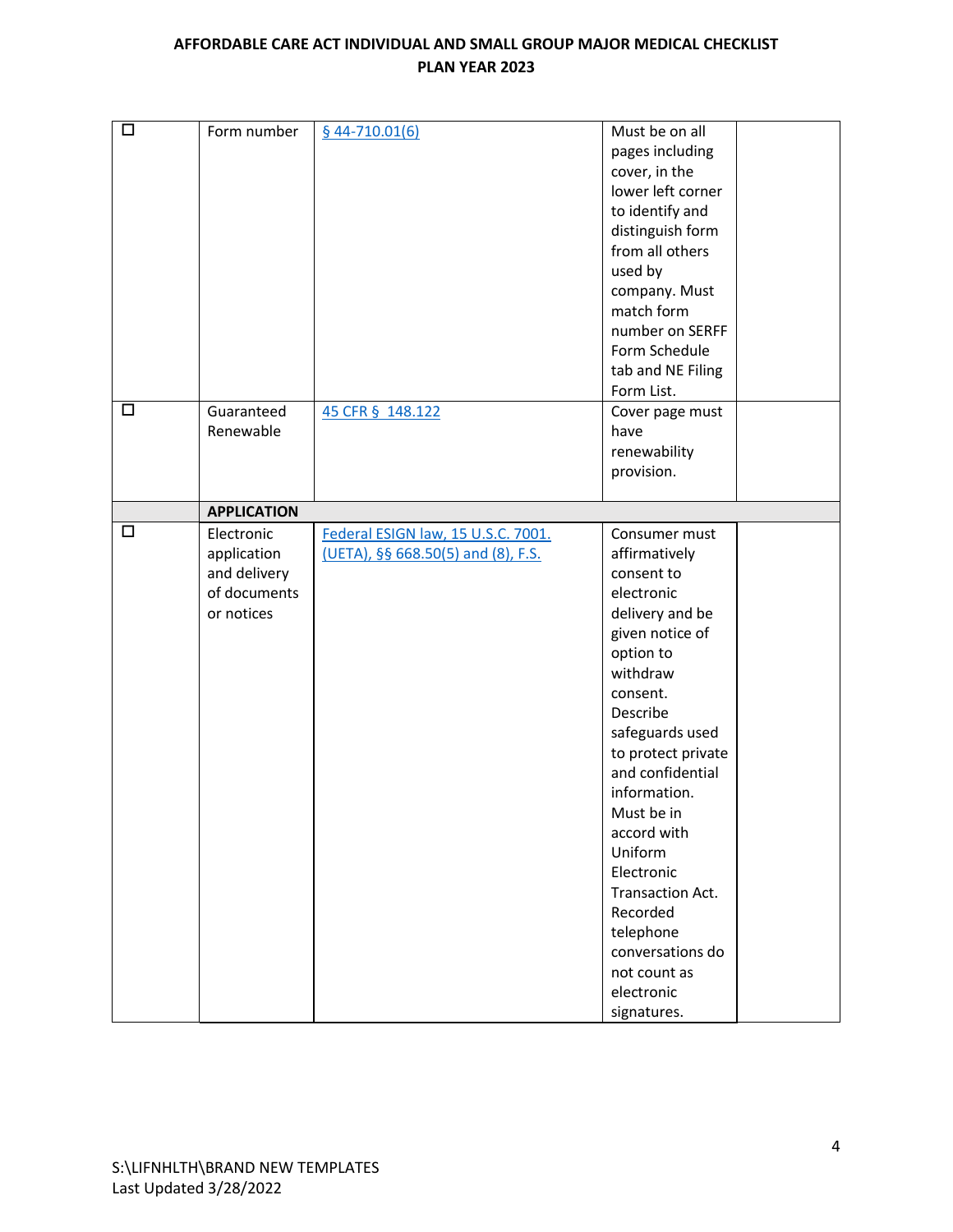| $\Box$ | Prohibition on        | 42 USC § 300gg-53                      | Requests for        |
|--------|-----------------------|----------------------------------------|---------------------|
|        | genetic               |                                        | genetic             |
|        | information as        |                                        | information or      |
|        | condition of          |                                        | genetic testing     |
|        | eligibility or        |                                        | are not allowed.    |
|        | premium rates         |                                        |                     |
| □      | No ambiguous          | $§$ 44-710                             | Questions must      |
|        | questions             |                                        | be clear and        |
|        |                       |                                        | specific.           |
|        |                       |                                        | Ambiguous or        |
|        |                       |                                        | open-ended          |
|        |                       |                                        | questions not       |
|        |                       |                                        | allowed.            |
|        |                       | NEBRASKA STANDARD MANDATORY PROVISIONS |                     |
| $\Box$ | Policy and            |                                        | Include             |
|        | Statutory             |                                        | definitions for     |
|        | definitions if        |                                        | terms used in       |
|        | any                   |                                        | contract.           |
| □      | Eligibility,          | $644 - 710.01(3)$                      | May insure one      |
|        | Dependents            |                                        | adult as            |
|        |                       | $$44-7,103$                            | policyholder and    |
|        |                       |                                        | one or more         |
|        |                       |                                        | eligible members    |
|        |                       |                                        | of family,          |
|        |                       |                                        | including spouse,   |
|        |                       |                                        | dep. children, or   |
|        |                       |                                        | any children        |
|        |                       |                                        | under a certain     |
|        |                       |                                        | age not to          |
|        |                       |                                        | exceed age 30.      |
|        |                       |                                        | <b>ACA requires</b> |
|        |                       |                                        | coverage to age     |
|        |                       |                                        | 26 regardless of    |
|        |                       |                                        | student or          |
|        |                       |                                        | marital status or   |
|        |                       |                                        | financial           |
|        |                       |                                        | dependence.         |
| □      | <b>Disabled Child</b> | $$44-710.01(3)$                        | Reaching age        |
|        |                       |                                        | limit shall not     |
|        |                       |                                        | terminate child's   |
|        |                       |                                        | coverage if         |
|        |                       |                                        | incapable of self-  |
|        |                       |                                        | support due to      |
|        |                       |                                        | intellectual or     |
|        |                       |                                        | physical            |
|        |                       |                                        | disability. Furnish |
|        |                       |                                        | proof within 31     |
|        |                       |                                        | days of limiting    |
|        |                       |                                        | age.                |
|        |                       |                                        |                     |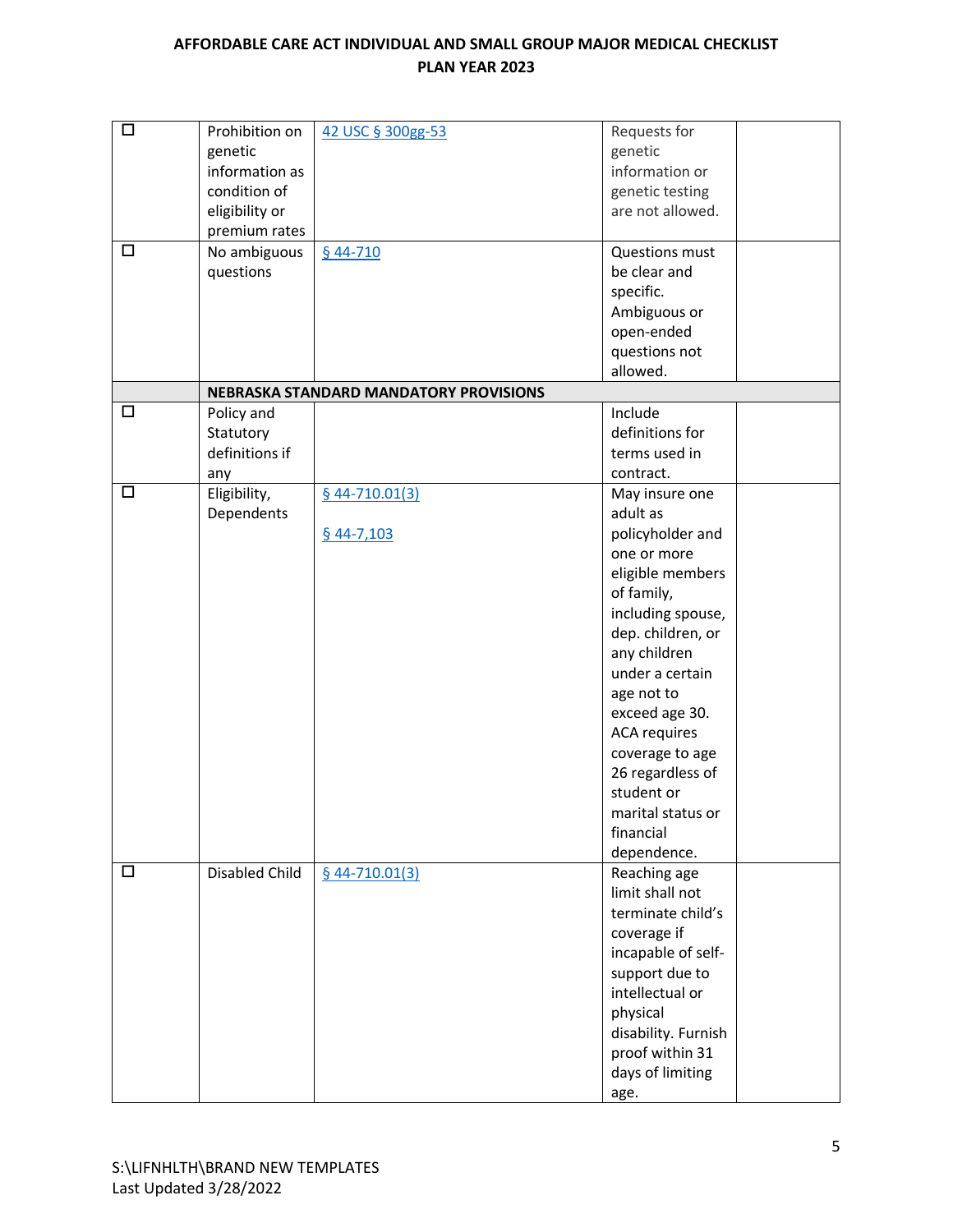| $\Box$ | Newborn         | § 44-710.19       | Covered from       |
|--------|-----------------|-------------------|--------------------|
|        |                 |                   | moment of birth.   |
|        |                 |                   | Automatic          |
|        |                 |                   | coverage first 31  |
|        |                 |                   | days. Insurers     |
|        |                 |                   | cannot charge      |
|        |                 |                   | for the mandated   |
|        |                 |                   | 31 days of         |
|        |                 |                   | coverage as a      |
|        |                 |                   | condition of       |
|        |                 |                   | continuing the     |
|        |                 |                   | child on the plan. |
| $\Box$ | Adopted Child   | § 44-799          | Covered from       |
|        |                 |                   | date of            |
|        |                 |                   | placement          |
| $\Box$ | Entire          | $644 - 710.03(1)$ | The policy and     |
|        | contract        |                   | any attached       |
|        |                 |                   | papers             |
|        |                 |                   | (endorsements,     |
|        |                 |                   | riders,            |
|        |                 |                   | amendments and     |
|        |                 |                   | application)       |
|        |                 |                   | constitute the     |
|        |                 |                   | entire contract.   |
|        |                 |                   | No policy change   |
|        |                 |                   | valid unless       |
|        |                 |                   | approved &         |
|        |                 |                   | signed by          |
|        |                 |                   | executive officer. |
| $\Box$ | Time Limit on   | $644 - 710.03(2)$ | After two years    |
|        | Certain         |                   | from date of       |
|        | Defenses and    |                   | policy issue, no   |
|        | incontestabilit |                   | misstatements,     |
|        | у               |                   | except             |
|        |                 |                   | fraudulent         |
|        |                 |                   | misstatements,     |
|        |                 |                   | made in            |
|        |                 |                   | application may    |
|        |                 |                   | be used to void    |
|        |                 |                   | policy or deny     |
|        |                 |                   | claim.             |
| $\Box$ | Notice of       | $644 - 710.03(5)$ | 20 days after loss |
|        | Claim           |                   | or as soon as      |
|        |                 |                   | reasonably         |
|        |                 |                   | possible           |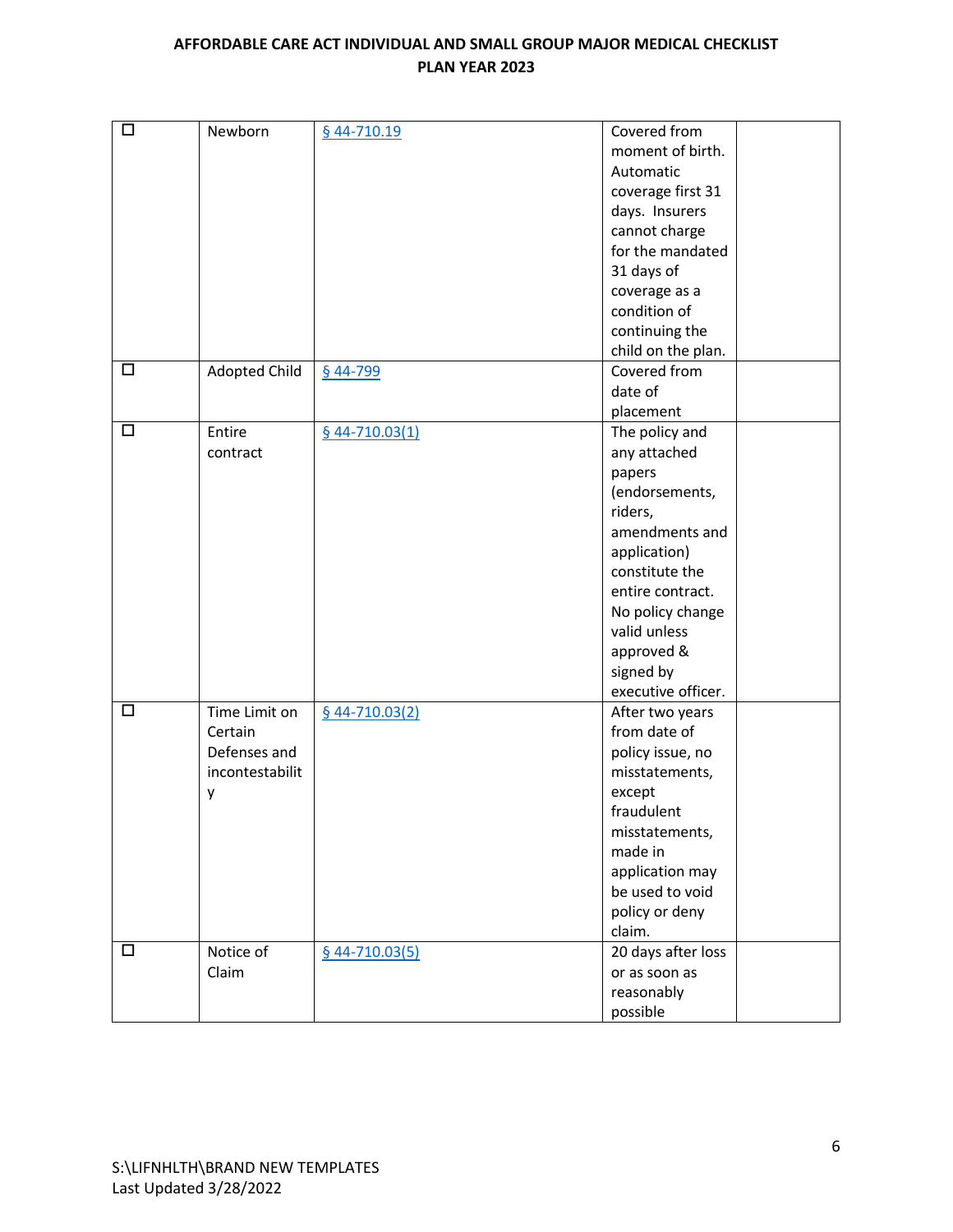| $\Box$ | Claim Form           | $644 - 710.03(6)$                       | If claim forms not  |
|--------|----------------------|-----------------------------------------|---------------------|
|        |                      |                                         | furnished by        |
|        |                      |                                         | insurer within 15   |
|        |                      |                                         | days, file proof of |
|        |                      |                                         | loss.               |
| □      | Proof of Loss        | $644 - 710.03(7)$                       | 90 days after loss  |
|        |                      |                                         | or as soon as       |
|        |                      |                                         | possible but no     |
|        |                      |                                         | later than one      |
|        |                      |                                         | year unless         |
|        |                      |                                         | legally             |
|        |                      |                                         | incapacitated.      |
| $\Box$ | Time of              | $644 - 710.03(8)$                       | Immediately         |
|        | Payment of           |                                         | upon receipt of     |
|        | Claim                |                                         | proof of loss.      |
|        |                      |                                         | (Will accept        |
|        |                      |                                         | within 30 days.)    |
| $\Box$ | Payment of           | $$44-710.03(9)$                         | Minor or            |
|        | Claim                |                                         | incompetent to      |
|        |                      |                                         | give valid release  |
|        |                      |                                         | $-$ can pay to      |
|        |                      |                                         | relative up to      |
|        |                      |                                         | \$5000              |
| $\Box$ | Physical Exam        | $$44-710.03(10)$                        | At insurer's        |
|        | and Autopsy          |                                         | expense as often    |
|        |                      |                                         | as reasonably       |
|        |                      |                                         | required during     |
|        |                      |                                         | pendency of         |
|        |                      |                                         | claim               |
| $\Box$ | <b>Legal Actions</b> | $644 - 710.03(11)$                      | 60 days, 3 years    |
| $\Box$ | Change of            | $$44-710.03(12)$                        | Right to change     |
|        | Beneficiary          |                                         | beneficiary         |
|        |                      |                                         | unless              |
|        |                      |                                         | irrevocable.        |
| п      | Conformity           | $644 - 710.03(13)$                      | Based on where      |
|        | with State and       |                                         | insured resides     |
|        | Federal Law          |                                         | on effective date   |
|        |                      |                                         | of policy.          |
|        |                      |                                         | Language must       |
|        |                      |                                         | match statutory     |
|        |                      |                                         | provision or be     |
|        |                      |                                         | substantially       |
|        |                      |                                         | similar.            |
|        |                      | NEBRASKA STANDARD PERMISSIVE PROVISIONS |                     |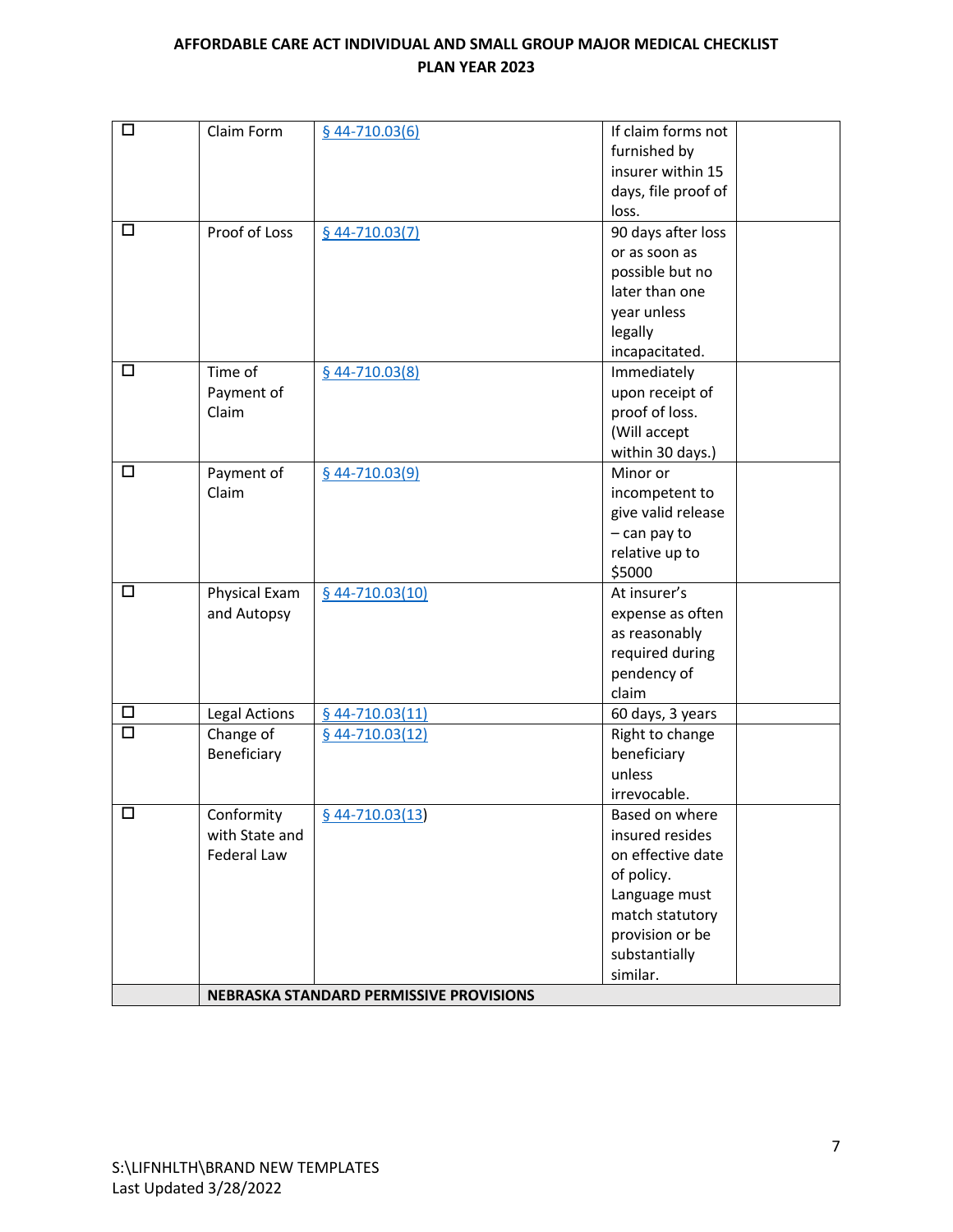| $\Box$ | Felony               | $644 - 710.04(10)$                              | Commission of or     |              |
|--------|----------------------|-------------------------------------------------|----------------------|--------------|
|        | exclusion            |                                                 | attempt to           |              |
|        |                      |                                                 | commit a felony      |              |
|        |                      |                                                 | or being engaged     |              |
|        |                      |                                                 | in an illegal        |              |
|        |                      |                                                 | occupation.          |              |
| □      | Intoxicants          | $644 - 710.04(11)$                              | Insured being        |              |
|        | and Narcotics        |                                                 | intoxicated or       |              |
|        | exclusion            |                                                 | under influence      |              |
|        |                      |                                                 | of narcotics         |              |
|        |                      |                                                 | unless               |              |
|        |                      |                                                 | administered on      |              |
|        |                      |                                                 | advice of            |              |
|        |                      |                                                 | physician.           |              |
| $\Box$ | <b>Exclusion for</b> | Nebraska Filing Requirement                     | DOI allows           |              |
|        | incarceration        |                                                 | exclusion for        |              |
|        |                      |                                                 | incarceration.       |              |
| $\Box$ | Court Ordered        | Nebraska Filing Requirement                     | <b>Exclusion for</b> |              |
|        |                      |                                                 | court ordered        |              |
|        |                      |                                                 | services allowed     |              |
|        |                      |                                                 | but must include     |              |
|        |                      |                                                 | exception for        |              |
|        |                      |                                                 | medically            |              |
|        |                      |                                                 | necessary            |              |
|        |                      |                                                 | services.            |              |
| $\Box$ | Unpaid               | $$44-710.04(7)$                                 | Can deduct from      |              |
|        | premium              |                                                 | claim.               |              |
|        |                      | AFFORDABLE CARE ACT AND STATE MANDATED BENEFITS |                      |              |
| $\Box$ | Metal Levels         | 42 USC § 18022(d)                               | Metal levels         | (URRT is not |
|        |                      |                                                 | include: Bronze      | filed until  |
|        |                      |                                                 | at 60% AV, Silver    | later)       |
|        |                      |                                                 | at 70% AV, Gold      |              |
|        |                      |                                                 | at 80% AV and        |              |
|        |                      |                                                 | Platinum at 90%      |              |
|        |                      |                                                 | AV. Bronze and       |              |
|        |                      |                                                 | Platinum are         |              |
|        |                      |                                                 | optional. URRT       |              |
|        |                      |                                                 | must be              |              |
|        |                      |                                                 | submitted in         |              |
|        |                      |                                                 | SERFF rate filing.   |              |
|        |                      |                                                 | Rate filing must     |              |
|        |                      |                                                 | include Actuarial    |              |
|        |                      |                                                 | Memo, URRT and       |              |
|        |                      |                                                 | Rate Data            |              |
|        |                      |                                                 | template.            |              |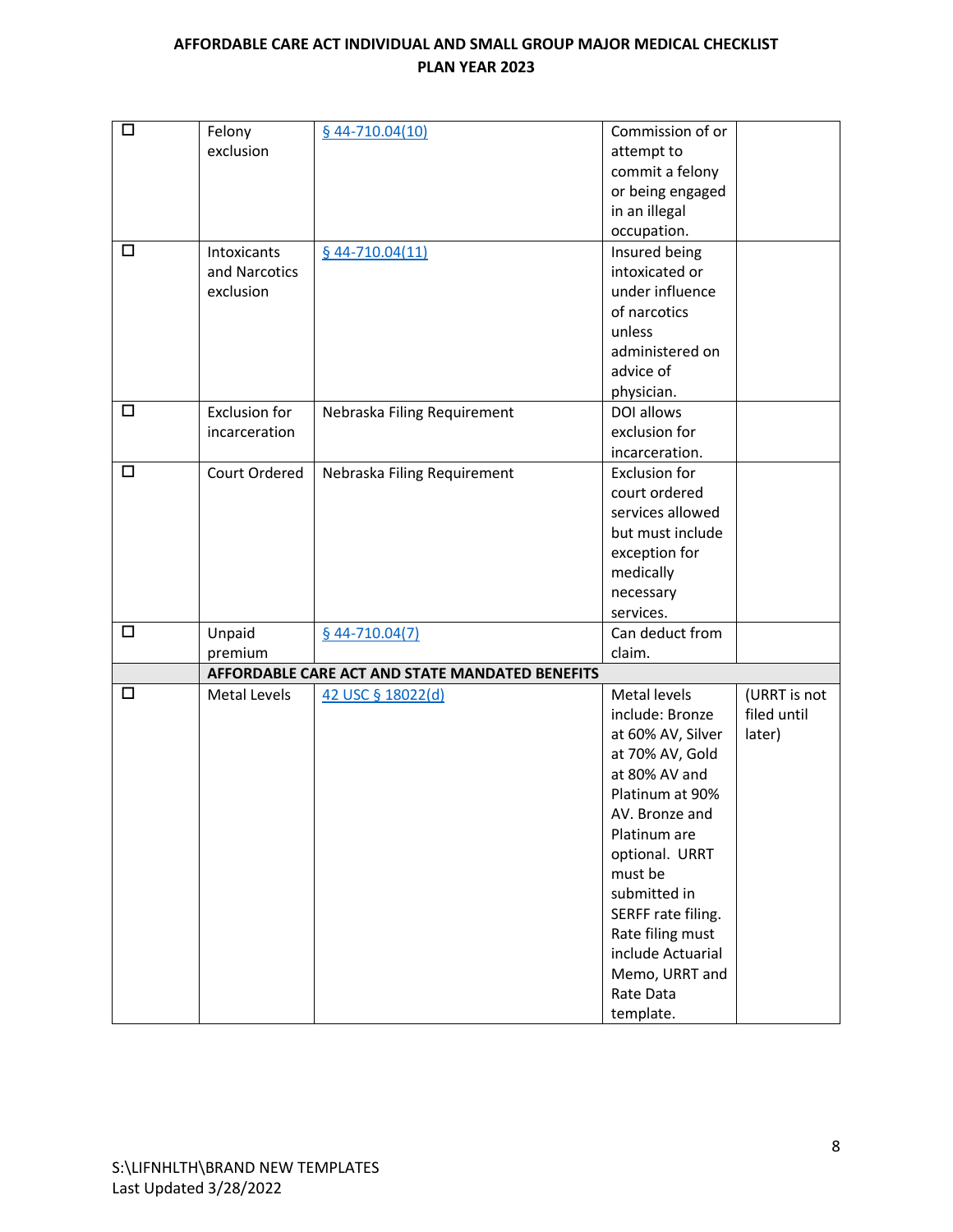| $\Box$<br>$\Box$ | Statewide<br>Gold and<br><b>Silver Plans</b> | 45 CFR § 156.200(c)(1)                                               | Please provide<br>the Plan names<br>and Plan IDs for<br>the plans that<br>constitute<br>statewide<br>coverage.                                                                                                                                | [list plans<br>here] |
|------------------|----------------------------------------------|----------------------------------------------------------------------|-----------------------------------------------------------------------------------------------------------------------------------------------------------------------------------------------------------------------------------------------|----------------------|
|                  | Catastrophic<br>Plan                         | 42 USC § 18022(e)                                                    | Optional plan for<br>under age 30 or<br>with hardship<br>exemption.<br>Contains high<br>deductible.                                                                                                                                           |                      |
| $\Box$           | No annual<br>dollar limits<br>on EHBs.       | 45 CFR § 147.126(2)                                                  |                                                                                                                                                                                                                                               |                      |
| □                | No lifetime<br>dollar limits<br>on EHBs.     | 45 CFR § 147.126(1)                                                  |                                                                                                                                                                                                                                               |                      |
| $\Box$           | Maximum<br>Out-of-Pocket<br>(MOOP)           | https://www.healthcare.gov/glossary/o<br>ut-of-pocket-maximum-limit/ | Maximum annual<br>limit on In-<br>Network cost<br>sharing (all<br>copays,<br>deductible and<br>coinsurance for<br>EHBs). Does not<br>include<br>premiums, non-<br>covered services,<br>balance billing or<br>Out-of-Network<br>cost sharing). |                      |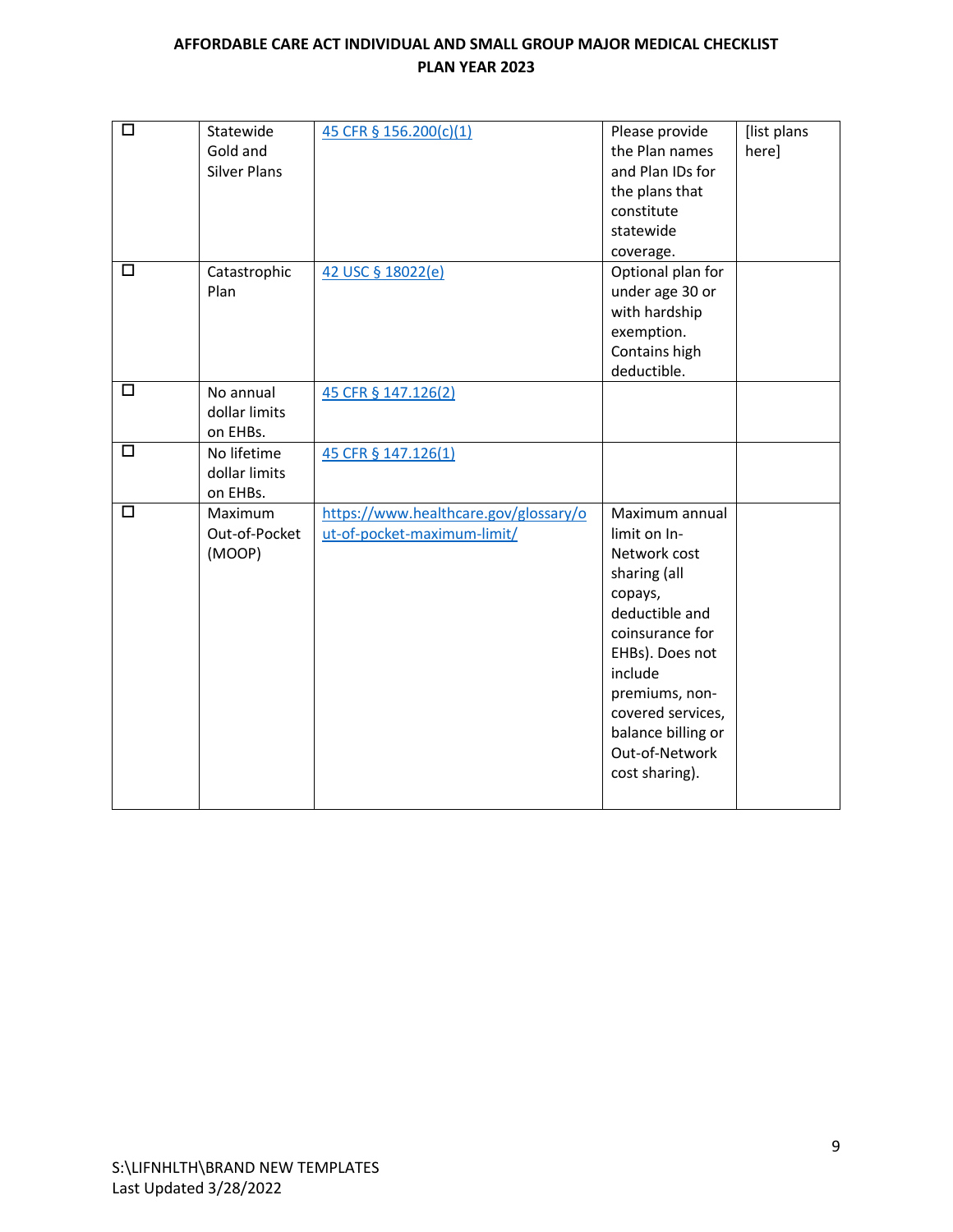| $\Box$ | Guaranteed     | 45 CFR § 147.102 | Must be             |
|--------|----------------|------------------|---------------------|
|        | issue,         |                  | guaranteed issue    |
|        | guaranteed     |                  | and guaranteed      |
|        | renewable,     |                  | renewable. May      |
|        | no health      |                  | not establish       |
|        | questions or   |                  | rules for           |
|        | medical        |                  | eligibility based   |
|        | underwriting   |                  | on evidence of      |
|        |                |                  | insurability,       |
|        |                |                  | medical history,    |
|        |                |                  | genetic             |
|        |                |                  | information,        |
|        |                |                  | claims              |
|        |                |                  | experience,         |
|        |                |                  | health status,      |
|        |                |                  | disability, receipt |
|        |                |                  | of health care, or  |
|        |                |                  | medical             |
|        |                |                  | condition.          |
|        |                |                  | Cannot              |
|        |                |                  | discriminate        |
|        |                |                  | based on life       |
|        |                |                  | expectancy or       |
|        |                |                  | disability.         |
|        |                |                  | Rates may not       |
|        |                |                  | vary by more        |
|        |                |                  | than 3:1 based      |
|        |                |                  | on age and not      |
|        |                |                  | more than 1.5:1     |
|        |                |                  | based on tobacco    |
|        |                |                  | use.                |
| □      | No Preexisting | 45 CFR § 147.108 |                     |
|        | Condition      |                  |                     |
|        | Limitations.   |                  |                     |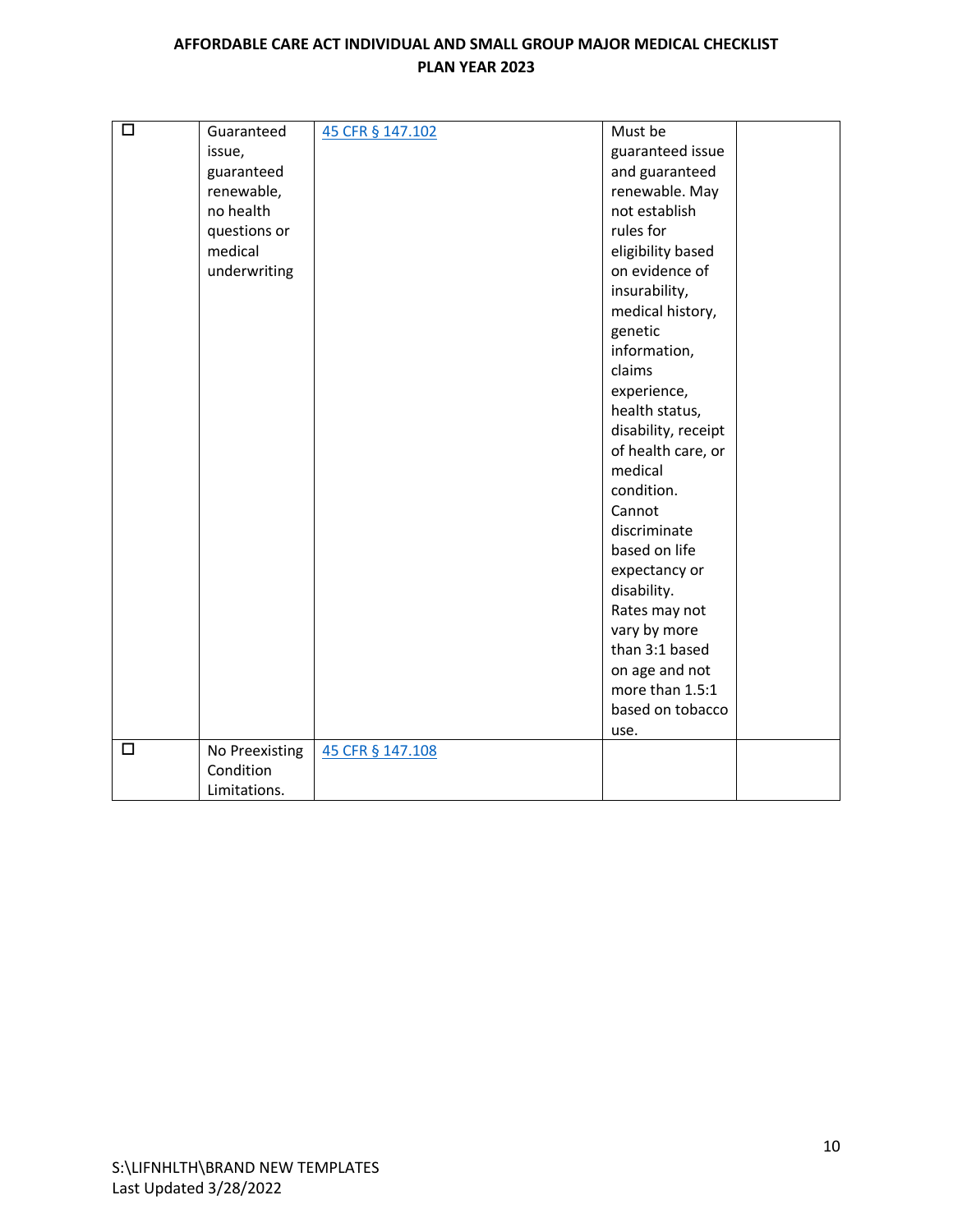| $\Box$      | Special<br>Enrollment<br>Periods    | 45 CFR § 155.420                    | Triggering events<br>and becoming<br>newly eligible for<br>cost-sharing<br>reductions, if<br>enrolled<br>between the first<br>and the fifteenth<br>of the month,<br>coverage the first<br>day of the next<br>month, and if<br>between the<br>sixteenth and the<br>last day of the<br>month, coverage<br>the first day of |
|-------------|-------------------------------------|-------------------------------------|--------------------------------------------------------------------------------------------------------------------------------------------------------------------------------------------------------------------------------------------------------------------------------------------------------------------------|
|             |                                     |                                     | the second                                                                                                                                                                                                                                                                                                               |
| □<br>$\Box$ | Preventive<br>Care<br>No Rescission | 42 USC § 300gg-13<br>45 CFR 147.128 | following month.<br>Cover specific<br>preventive<br>services and<br>screenings In-<br>Network with no<br>cost sharing.<br>Current lists for<br>adults, women,<br>and children at<br>healthcare.gov<br>Except for fraud<br>and intentional<br>misrepresentatio<br>n of material<br>fact.                                  |
| П           | Termination<br>of Coverage          | 45 CFR § 155.430                    | Enrollee-initiated<br>termination<br>permitted,<br>including "free<br>look" under<br>Nebraska law.<br>Termination for<br>failure to pay<br>premiums is on<br>the last day of<br>the first month<br>of the 3-month<br>grace period.                                                                                       |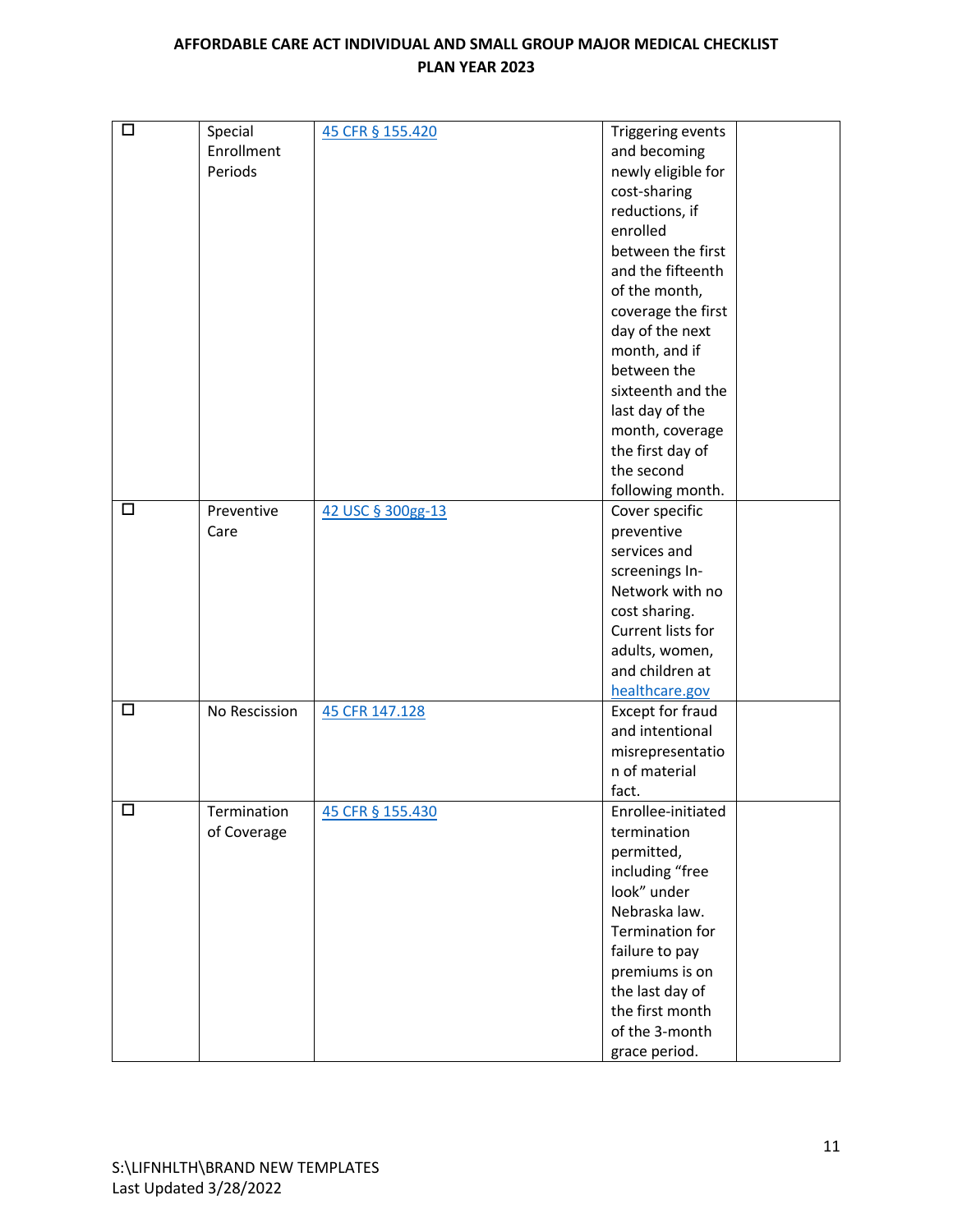| $\Box$ | <b>Grace Periods</b> | 45 CFR § 155.430 and 45 CFR § 156.270 | 3-month grace      |
|--------|----------------------|---------------------------------------|--------------------|
|        |                      |                                       | period for         |
|        |                      |                                       | enrollees who      |
|        |                      |                                       | when first failing |
|        |                      |                                       | to timely pay      |
|        |                      |                                       | premiums are       |
|        |                      |                                       | receiving APTC.    |
|        |                      |                                       |                    |
|        |                      |                                       | Issuer pays the    |
|        |                      |                                       | first month's      |
|        |                      |                                       | claims and may     |
|        |                      |                                       | pend claims for    |
|        |                      |                                       | the second and     |
|        |                      |                                       | third months.      |
|        |                      |                                       | Issuer must        |
|        |                      |                                       | provide enrollee   |
|        |                      |                                       | with notice of     |
|        |                      |                                       | payment            |
|        |                      |                                       | delinquency.       |
| $\Box$ | Notice of right      | 29 CFR § 2590.715-2719A(a)            | Any participating  |
|        | to designate         |                                       | primary care       |
|        | primary care         |                                       | provider who is    |
|        | provider             |                                       | available to       |
|        |                      |                                       | accept the         |
|        |                      |                                       | participant can    |
|        |                      |                                       | be designated;     |
|        |                      |                                       | for children, a    |
|        |                      |                                       | pediatrician can   |
|        |                      |                                       | be the primary     |
|        |                      |                                       | care provider; no  |
|        |                      |                                       | authorization or   |
|        |                      |                                       | referral required  |
|        |                      |                                       | to see ob/gyn.     |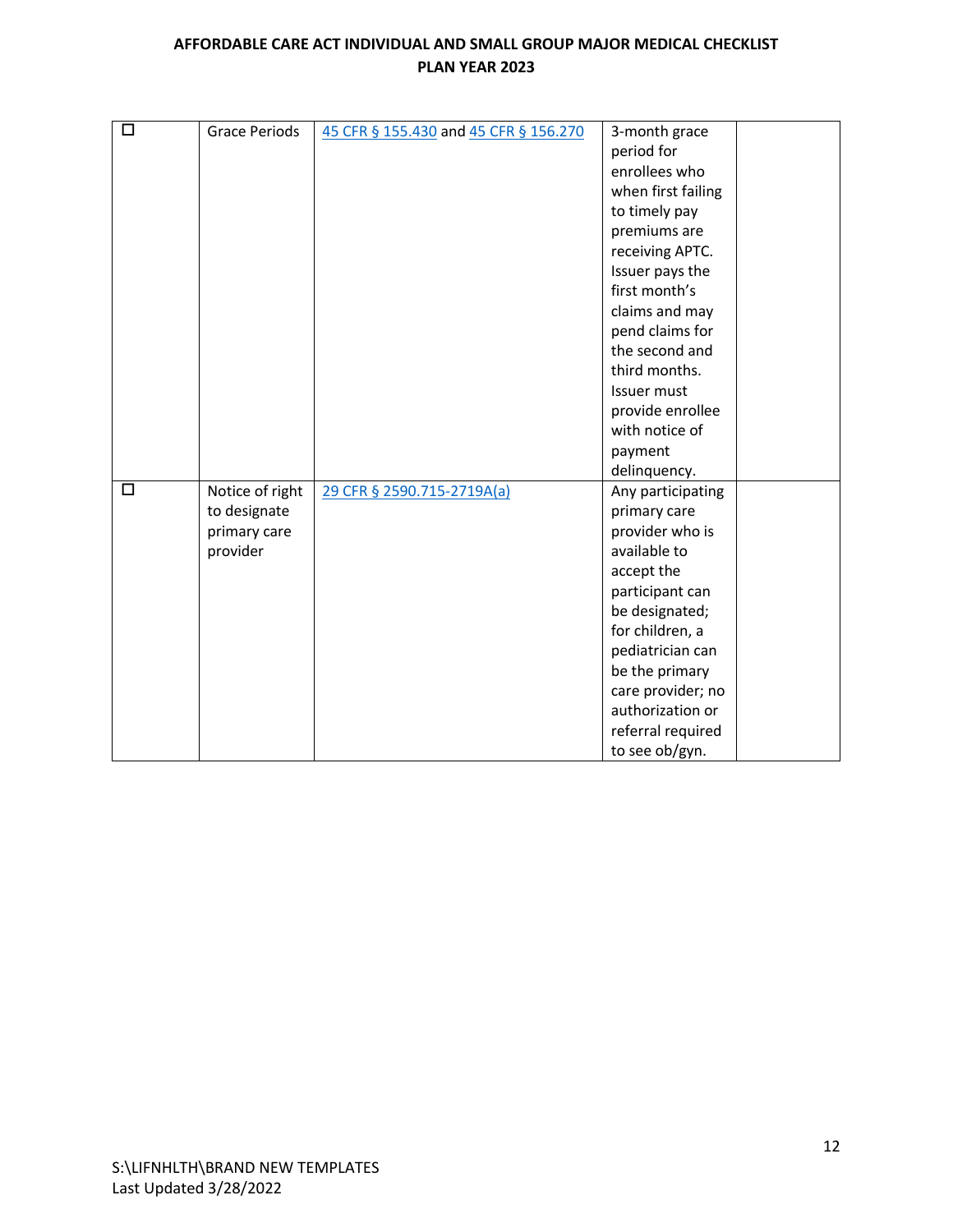| $\Box$ | Providers    | 42 USC § 300gg-5 and § 44-513 | If provider is     |
|--------|--------------|-------------------------------|--------------------|
|        | operating    |                               | operating within   |
|        | within scope |                               | scope of license,  |
|        | of practice  |                               | issuer cannot      |
|        |              |                               | discriminate with  |
|        |              |                               | respect to         |
|        |              |                               | participation in   |
|        |              |                               | the plan or        |
|        |              |                               | coverage.          |
|        |              |                               | Reimbursement      |
|        |              |                               | may still vary     |
|        |              |                               | based on quality   |
|        |              |                               | or performance     |
|        |              |                               | issues.            |
|        |              |                               | Covered services   |
|        |              |                               | may be provided    |
|        |              |                               | by the providers   |
|        |              |                               | listed at § 44-513 |
|        |              |                               | if within scope of |
|        |              |                               | practice, but      |
|        |              |                               | negotiation of     |
|        |              |                               | preferred          |
|        |              |                               | provider           |
|        |              |                               | networks is still  |
|        |              |                               | allowed under §§   |
|        |              |                               | 44-4101 to 44-     |
|        |              |                               | 4113.              |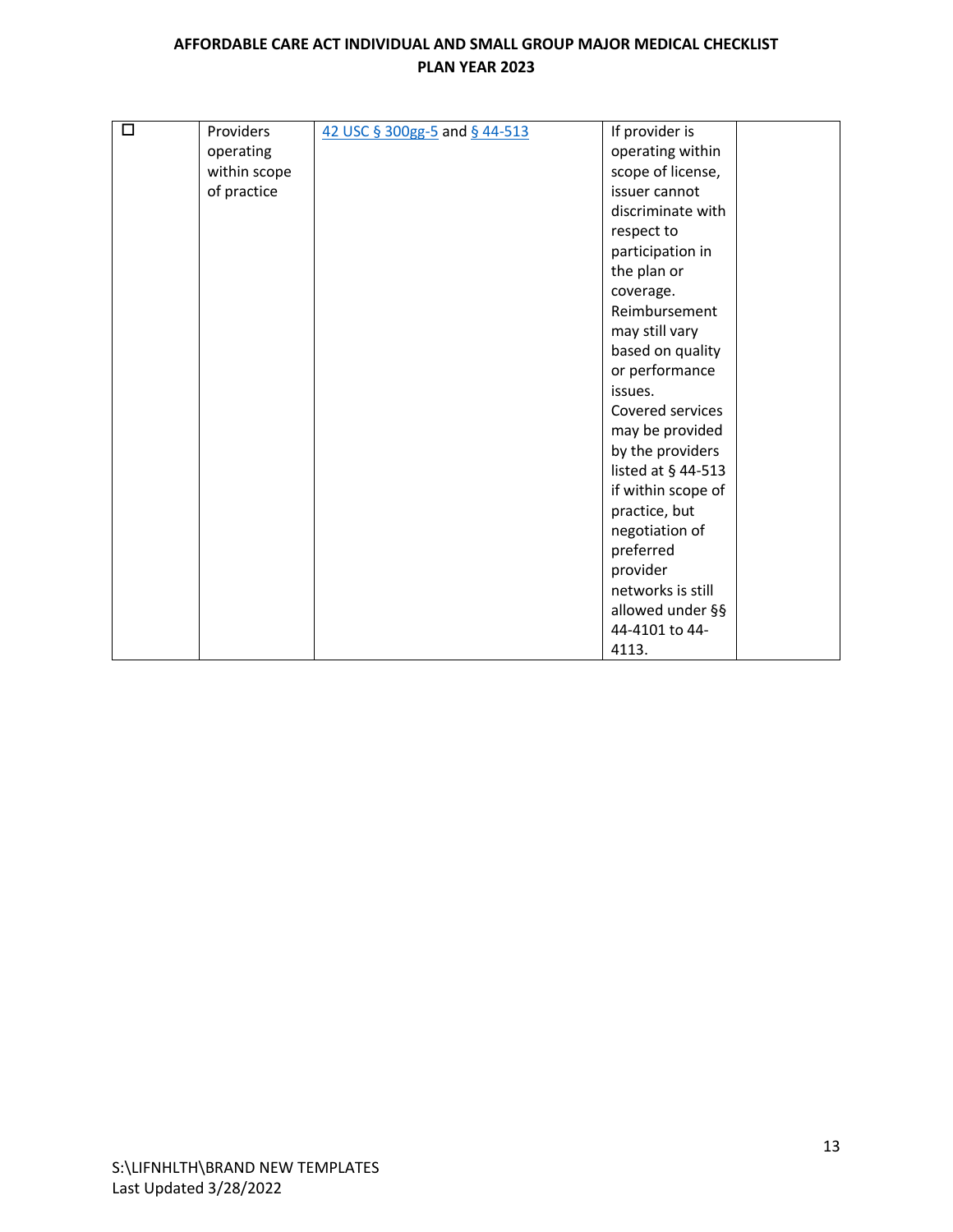|   | Internal claims | 45 CFR § 147.136     | Must comply with    |
|---|-----------------|----------------------|---------------------|
|   | procedures      |                      | 29 CFR §            |
|   |                 |                      | $2560.503 - 1(b)$ . |
|   |                 |                      | Describe all claims |
|   |                 |                      | procedures,         |
|   |                 |                      | including           |
|   |                 |                      | procedures for      |
|   |                 |                      | obtaining prior     |
|   |                 |                      | authorization and   |
|   |                 |                      | utilization review  |
|   |                 |                      | and applicable      |
|   |                 |                      | time frames.        |
|   |                 |                      | Must allow          |
|   |                 |                      | authorized          |
|   |                 |                      | representative to   |
|   |                 |                      | act on behalf of    |
|   |                 |                      | claimant.           |
|   |                 |                      | Must allow          |
|   |                 |                      | claimant to         |
|   |                 |                      | review claim file   |
|   |                 |                      | and present         |
|   |                 |                      | evidence and        |
|   |                 |                      | testimony.          |
|   |                 |                      | Must provide        |
|   |                 |                      | reason for          |
|   |                 |                      | adverse benefit     |
|   |                 |                      | determination       |
|   |                 |                      | including denial    |
|   |                 |                      | code and its        |
|   |                 |                      | corresponding       |
|   |                 |                      | meaning, plus       |
|   |                 |                      | issuer's standard,  |
|   |                 |                      | if any, used to     |
|   |                 |                      | deny the claim.     |
|   |                 |                      | Must provide        |
|   |                 |                      | appeal              |
|   |                 |                      | information.        |
| □ | Claims          | Title 210 Chapter 61 | Chapter 61 is       |
|   | Settlement      |                      | applicable to       |
|   | Practices       |                      | Major Medical.      |
|   |                 |                      |                     |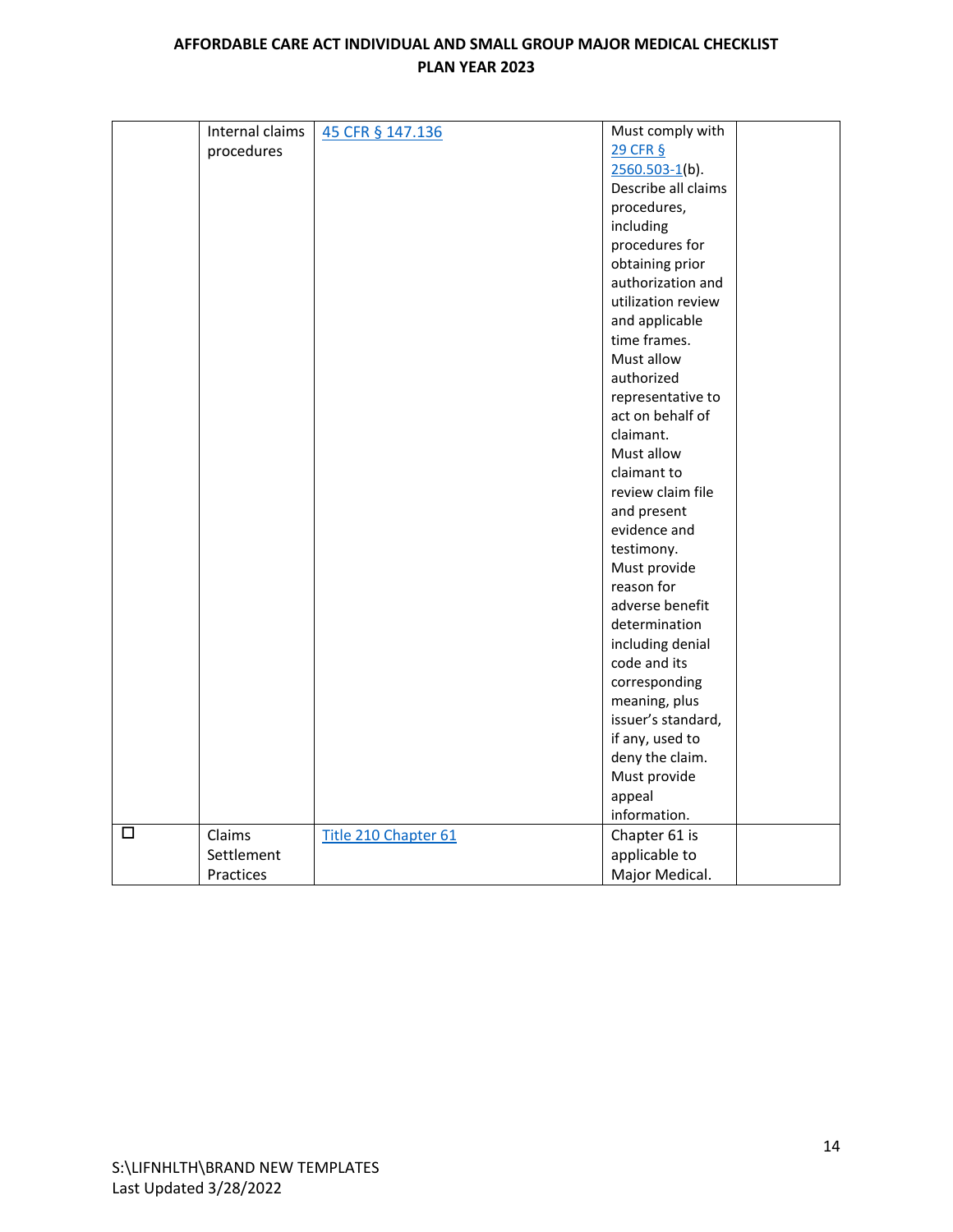| $\Box$ | Internal      | $$44-7308(2)$ and (3) | Health carrier                     |  |
|--------|---------------|-----------------------|------------------------------------|--|
|        | complaint     |                       | shall issue                        |  |
|        | other than    |                       | written decision                   |  |
|        | adverse       |                       | within 15                          |  |
|        | benefit       |                       | working days,                      |  |
|        | determination |                       | may extend                         |  |
|        |               |                       | another 15                         |  |
|        |               |                       | working days if                    |  |
|        |               |                       | prevented from                     |  |
|        |               |                       | making a timely                    |  |
|        |               |                       | decision due to                    |  |
|        |               |                       | circumstances                      |  |
|        |               |                       | beyond the                         |  |
|        |               |                       | carrier's control                  |  |
|        |               |                       | and if notice is                   |  |
|        |               |                       | provided to the                    |  |
|        |               |                       |                                    |  |
|        |               |                       | covered person                     |  |
|        |               |                       | of the extension<br>and reason for |  |
|        |               |                       |                                    |  |
|        |               |                       | delay.                             |  |
|        |               |                       | Covered person                     |  |
|        |               |                       | does not have                      |  |
|        |               |                       | the right to                       |  |
|        |               |                       | attend or have a                   |  |
|        |               |                       | representative in                  |  |
|        |               |                       | attendance but                     |  |
|        |               |                       | can submit                         |  |
|        |               |                       | written material.                  |  |
|        |               |                       | Carrier shall                      |  |
|        |               |                       | make these                         |  |
|        |               |                       | rights known to                    |  |
|        |               |                       | insured and                        |  |
|        |               |                       | provide the                        |  |
|        |               |                       | name, address,                     |  |
|        |               |                       | and telephone                      |  |
|        |               |                       | number of the                      |  |
|        |               |                       | person                             |  |
|        |               |                       | designated to                      |  |
|        |               |                       | coordinate the                     |  |
|        |               |                       | grievance within                   |  |
|        |               |                       | 3 working days                     |  |
|        |               |                       | after receiving a                  |  |
|        |               |                       | grievance.                         |  |
|        |               |                       | Requirements for                   |  |
|        |               |                       | written decision                   |  |
|        |               |                       | at § 44-7308(3).                   |  |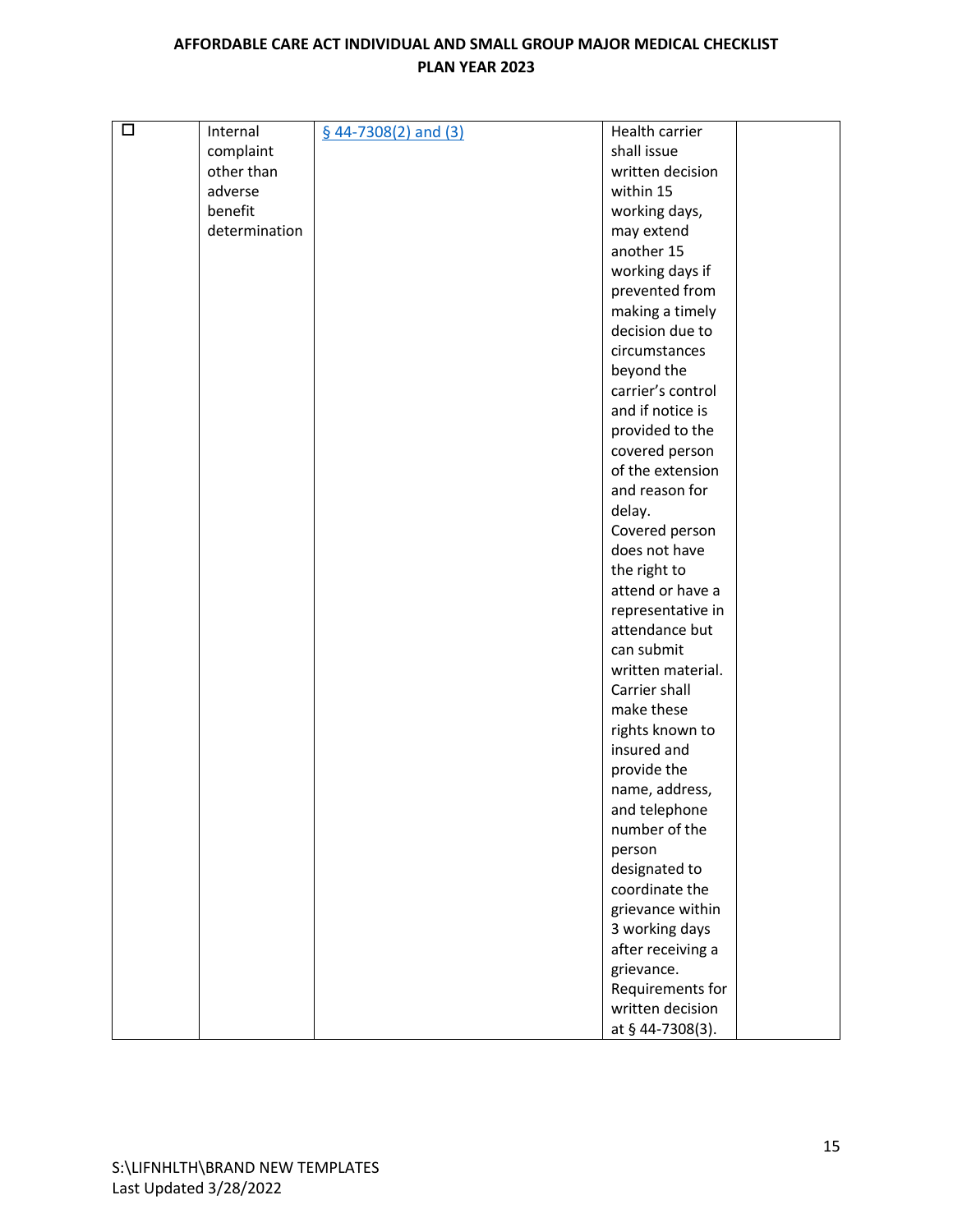| $\Box$ | Internal       | 45 CFR § 147.136 | Must define         |
|--------|----------------|------------------|---------------------|
|        | appeal         |                  | "adverse benefit    |
|        | procedures     |                  | determination."     |
|        |                |                  | Must allow          |
|        |                |                  | claimant to         |
|        |                |                  | review claim file   |
|        |                |                  |                     |
|        |                |                  | and present         |
|        |                |                  | evidence and        |
|        |                |                  | testimony.          |
|        |                |                  | Must provide        |
|        |                |                  | claimant with       |
|        |                |                  | rationale for final |
|        |                |                  | internal adverse    |
|        |                |                  | benefit             |
|        |                |                  | determination if    |
|        |                |                  | based on a new      |
|        |                |                  | or additional       |
|        |                |                  | rationale.          |
|        |                |                  | Must provide        |
|        |                |                  | reason for          |
|        |                |                  | adverse benefit     |
|        |                |                  | determination       |
|        |                |                  | including denial    |
|        |                |                  | code and its        |
|        |                |                  | corresponding       |
|        |                |                  | meaning, plus       |
|        |                |                  | issuer's standard,  |
|        |                |                  |                     |
|        |                |                  | if any, used to     |
|        |                |                  | deny the claim,     |
|        |                |                  | and a discussion    |
|        |                |                  | of the decision.    |
|        |                |                  | Must provide        |
|        |                |                  | external appeal     |
|        |                |                  | information.        |
|        |                |                  | Individual          |
|        |                |                  | coverage can        |
|        |                |                  | only include one    |
|        |                |                  | level of internal   |
|        |                |                  | appeal.             |
| $\Box$ | Corresponding  | $§$ 44-7308(1)   | Standard internal   |
|        | state internal |                  | review of           |
|        | appeal         |                  | adverse             |
|        | procedures for |                  | determination       |
|        | adverse        |                  | with written        |
|        | determinations |                  | decision within     |
|        |                |                  | 15 working days.    |
|        |                |                  | Requirements for    |
|        |                |                  | written decision    |
|        |                |                  | at § 44-7308(3).    |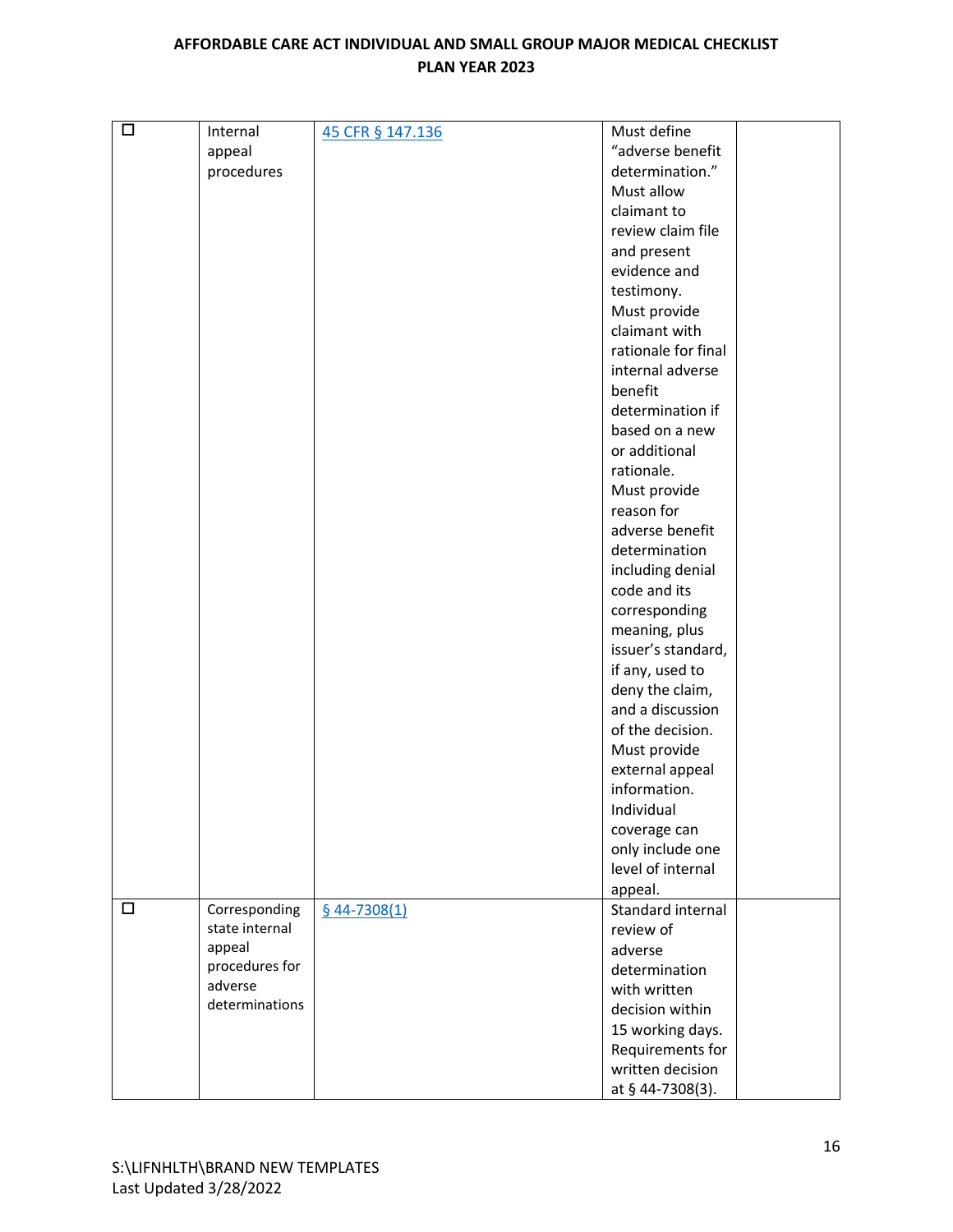| $\Box$ | Expedited<br>procedures<br>for internal | 45 CFR § 147.136; § 44-7311       | Expedited review<br>within 72 hours. |
|--------|-----------------------------------------|-----------------------------------|--------------------------------------|
|        | appeals and                             |                                   |                                      |
|        | external                                |                                   |                                      |
|        | review                                  |                                   |                                      |
| □      | External                                | $$44-1308$                        | Complete                             |
|        | Review                                  | § 44-1309                         | internal review                      |
|        |                                         |                                   | first. Request for                   |
|        |                                         |                                   | external review                      |
|        |                                         | Title 210 Chapter 87              | made to DOI                          |
|        |                                         |                                   | within 4 months                      |
|        |                                         |                                   | after internal                       |
|        |                                         |                                   | appeal decision.                     |
|        |                                         |                                   | IRO assigned.                        |
|        |                                         |                                   | Written decision                     |
|        |                                         |                                   | within 45 days.                      |
| □      | External                                | § 44-1308                         | See standards                        |
|        | review for                              | § 44-1309                         | and deadlines for                    |
|        | denials based                           | § 44-1310                         | clinical                             |
|        | on                                      |                                   | reviewers'                           |
|        | experimental                            | Title 210 Chapter 87              | opinions and IRO                     |
|        | or                                      |                                   | decisions at § 44-                   |
|        | investigational                         |                                   | 1310.                                |
| □      | Coordination                            | Title 210 Chapter 39 003.11(C)(i) | Individual and                       |
|        | of Benefits                             |                                   | group plans are                      |
|        |                                         |                                   | able to                              |
|        |                                         |                                   | coordinate                           |
|        |                                         |                                   | $benefits - if no$                   |
|        |                                         |                                   | COB language in                      |
|        |                                         |                                   | policy, plan will                    |
|        |                                         |                                   | be primary. COB                      |
|        |                                         |                                   | language in                          |
|        |                                         |                                   | regulation.                          |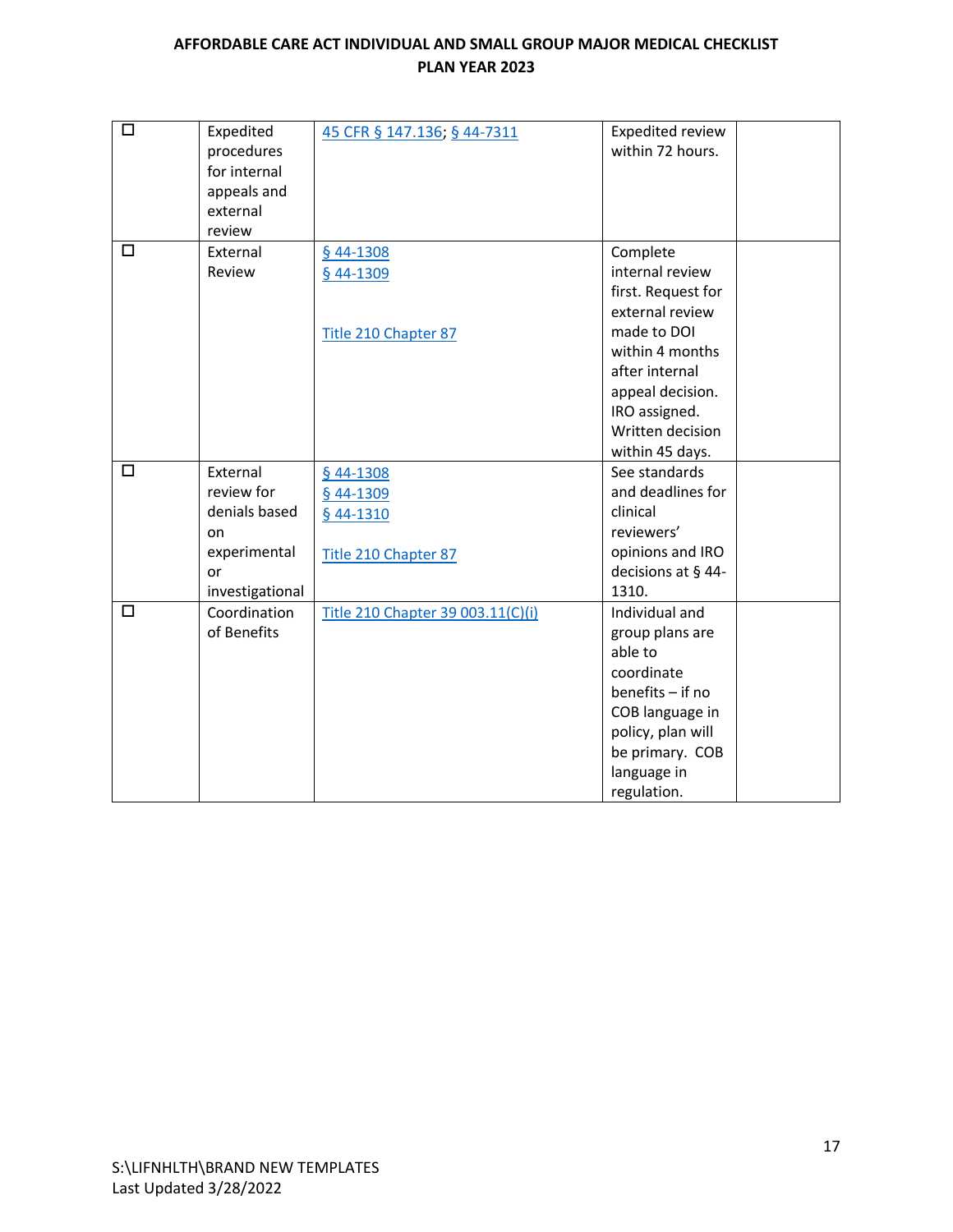| $\Box$ | Hold harmless  | General Fairness Requirement. | Remove any           |
|--------|----------------|-------------------------------|----------------------|
|        |                | $§$ 44-511                    | "hold harmless"      |
|        |                |                               | language from        |
|        |                |                               | the application      |
|        |                |                               |                      |
|        |                |                               | or policy when:      |
|        |                |                               | Form language        |
|        |                |                               | states that the      |
|        |                |                               | company or           |
|        |                |                               | producers are        |
|        |                |                               | held harmless for    |
|        |                |                               | any losses or        |
|        |                |                               | liabilities. We will |
|        |                |                               | object to hold       |
|        |                |                               | harmless             |
|        |                |                               | language if the      |
|        |                |                               | insured person       |
|        |                |                               | could be harmed      |
|        |                |                               | in any way. The      |
|        |                |                               | company is           |
|        |                |                               | responsible for      |
|        |                |                               | its officers,        |
|        |                |                               | employees and        |
|        |                |                               | agents and           |
|        |                |                               | cannot waive its     |
|        |                |                               | liability. There     |
|        |                |                               | must be a means      |
|        |                |                               | of recourse to       |
|        |                |                               | provide a safety     |
|        |                |                               | net for the          |
|        |                |                               | consumer.            |
| $\Box$ | No arbitration | $$25-2602.01$                 | Nebraska does        |
|        |                |                               | not allow            |
|        |                |                               | arbitration in any   |
|        |                |                               | insurance            |
|        |                |                               | contracts.           |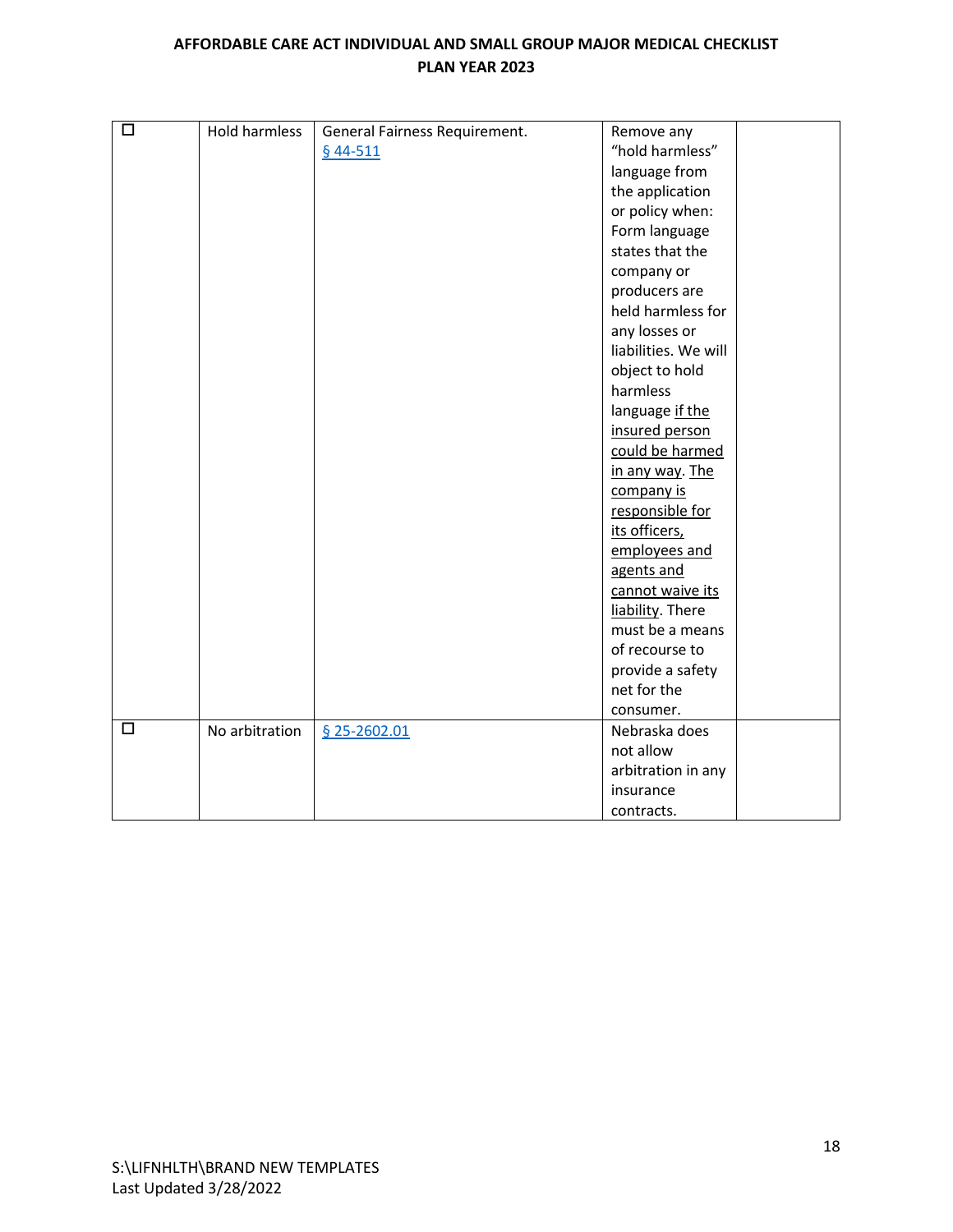| $\Box$ | Death of       | $§$ 44-310                | In the event of    |
|--------|----------------|---------------------------|--------------------|
|        | Insured $-$    |                           | the death of the   |
|        | refund         |                           | insured, the       |
|        | unearned       |                           | insurer shall      |
|        | premium        |                           | refund the         |
|        |                |                           | unearned           |
|        |                |                           | premium            |
|        |                |                           | prorated to the    |
|        |                |                           | month of the       |
|        |                |                           | insured's death if |
|        |                |                           | the request has    |
|        |                |                           | been made          |
|        |                |                           | within one year    |
|        |                |                           | after the          |
|        |                |                           | insured's death.   |
|        |                |                           | The refund of the  |
|        |                |                           | premium and        |
|        |                |                           | termination of     |
|        |                |                           | the coverage       |
|        |                |                           | shall be without   |
|        |                |                           | prejudice to any   |
|        |                |                           | claim originating  |
|        |                |                           | prior to the date  |
|        |                |                           | of the insured's   |
|        |                |                           | death.             |
| $\Box$ | Overpayment    | Title 210 Chapter 61 009. | Overpayment of     |
|        | of claim,      |                           | an earlier claim   |
|        | offset against |                           | can only be        |
|        | another claim  |                           | recouped by        |
|        |                |                           | withholding part   |
|        |                |                           | of payment for a   |
|        |                |                           | second claim if    |
|        |                |                           | the requirements   |
|        |                |                           | at 009 are met.    |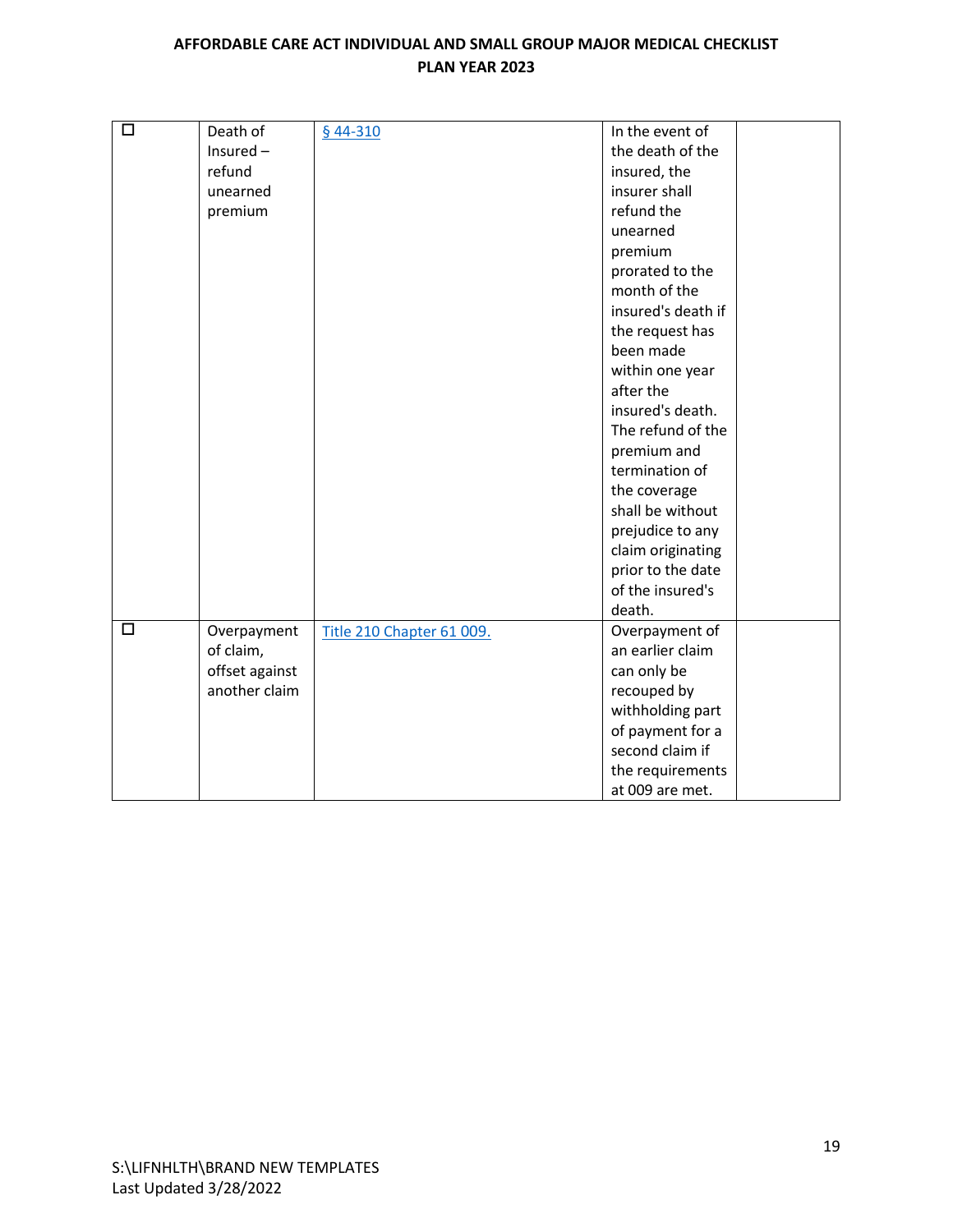| $\Box$ | Essential      | 42 USC § 18022(b) and Nebraska | Requires             |
|--------|----------------|--------------------------------|----------------------|
|        | Health         | benchmark plan                 | coverage of:         |
|        | Benefits (EHB) |                                | Ambulatory           |
|        |                |                                | patient services,    |
|        |                |                                | Emergency            |
|        |                |                                | services,            |
|        |                |                                | Hospitalization,     |
|        |                |                                | Maternity and        |
|        |                |                                | newborn care,        |
|        |                |                                | <b>Mental Health</b> |
|        |                |                                | and Substance        |
|        |                |                                | Abuse,               |
|        |                |                                | Behavioral           |
|        |                |                                | Health,              |
|        |                |                                | Prescription         |
|        |                |                                | drugs,               |
|        |                |                                | Rehabilitative       |
|        |                |                                | and habilitative     |
|        |                |                                | services,            |
|        |                |                                | Laboratory,          |
|        |                |                                | Preventive care,     |
|        |                |                                | Wellness,            |
|        |                |                                | Chronic disease      |
|        |                |                                | management,          |
|        |                |                                | Pediatric            |
|        |                |                                | services,            |
|        |                |                                | including oral       |
|        |                |                                | and vision care.     |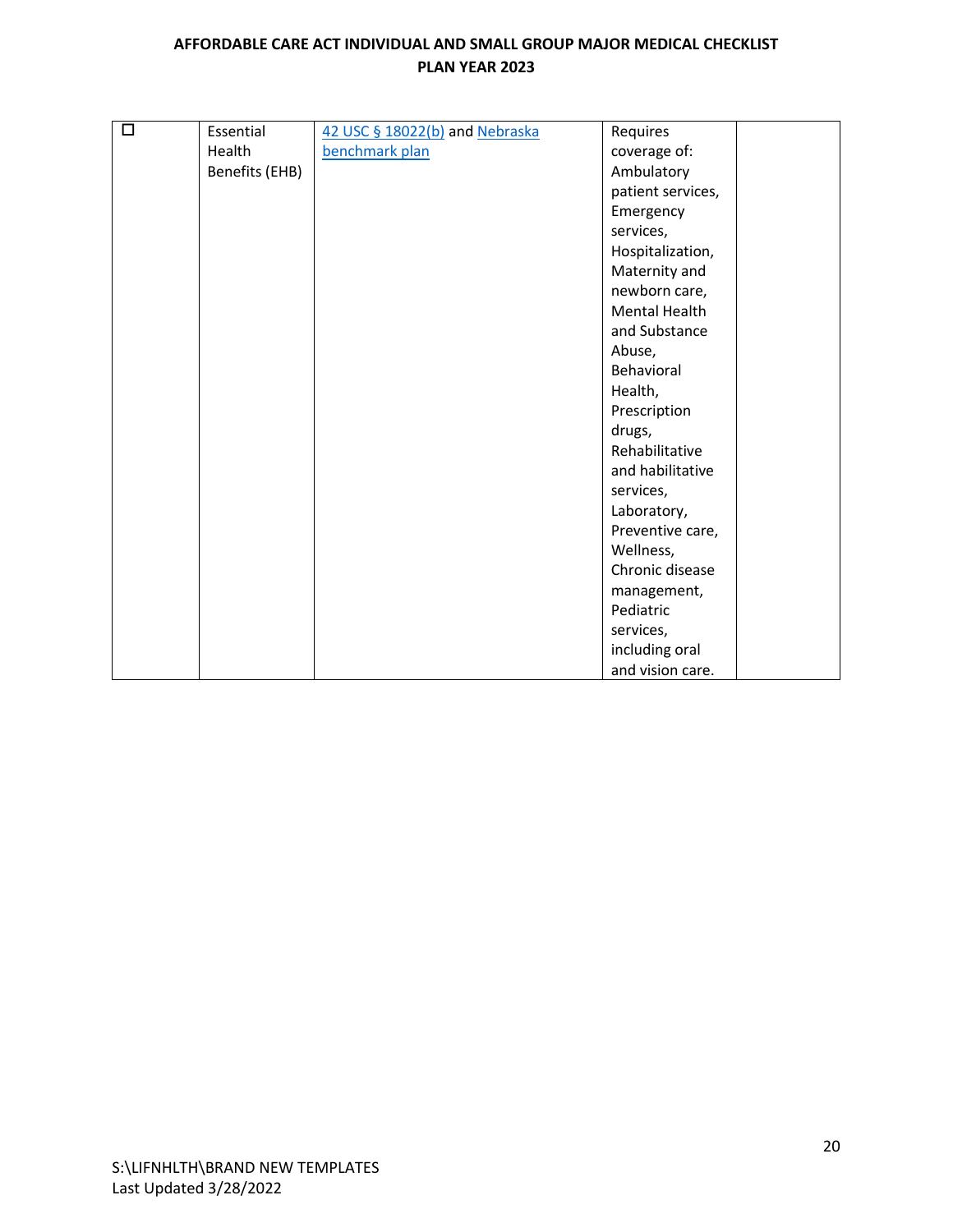| $\Box$ | Nebraska        | $$44-785$        | Mammography         |
|--------|-----------------|------------------|---------------------|
|        | Mandated        | § 44-797         | <b>Breast</b>       |
|        | <b>Benefits</b> | $§$ 44-786       | reconstruction      |
|        |                 | $$44-788$        | OB/GYN              |
|        |                 | $$44-790$        | Drug coverage       |
|        |                 | $$44-797$        | cancer/AIDS         |
|        |                 |                  | <b>Diabetes</b>     |
|        |                 | $$44-7,102$      | Reconstructive      |
|        |                 | $$44-784$        | breast surgery      |
|        |                 | § 44-789         | Colorectal cancer   |
|        |                 | $$44-788$        | screening           |
|        |                 |                  | Childhood           |
|        |                 | $$44-798$        | immunizations       |
|        |                 |                  | TMJ                 |
|        |                 |                  | Off-label drugs     |
|        |                 | § 44-5004        | for cancer and      |
|        |                 |                  | HIV/AIDS            |
|        |                 |                  | Dental care         |
|        |                 |                  | requiring           |
|        |                 |                  | hospitalization     |
|        |                 |                  | and general         |
|        |                 |                  | anesthesia          |
|        |                 |                  | Hearing aids for    |
|        |                 |                  | under age 19        |
|        |                 |                  | (does not apply     |
|        |                 |                  | to small group      |
|        |                 |                  | per 44-5003(1))     |
| $\Box$ | Clinical trials | 42 USC § 300gg-8 | Cover routine       |
|        |                 |                  | patient costs for   |
|        |                 |                  | phase I, II, III or |
|        |                 |                  | IV approved         |
|        |                 |                  | clinical trials for |
|        |                 |                  | cancer or life      |
|        |                 |                  | threatening         |
|        |                 |                  | disease.            |
| $\Box$ | Oral            | $§$ 44-7,104     | Cover oral          |
|        | anticancer      |                  | anticancer meds     |
|        | meds            |                  | no less favorable   |
|        |                 |                  | than intravenous    |
|        |                 |                  | or injected         |
|        |                 |                  | anticancer meds.    |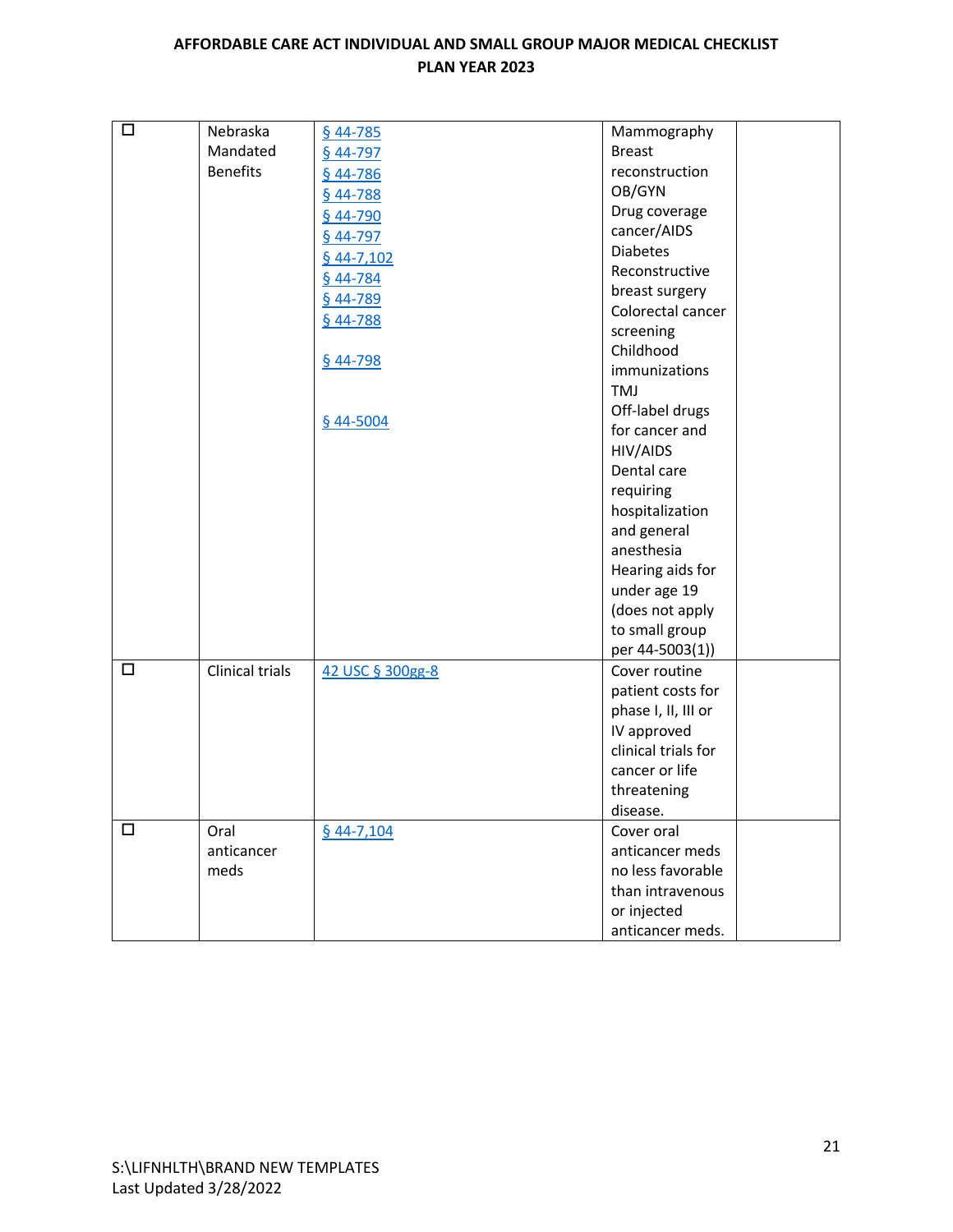| $\Box$ | Mail order    | § 44-513.02                           | Mail order         |
|--------|---------------|---------------------------------------|--------------------|
|        | drugs         |                                       | pharmacy cannot    |
|        |               |                                       | be mandatory.      |
|        |               |                                       | Same copay for     |
|        |               |                                       | prescriptions less |
|        |               |                                       | than 180 days      |
|        |               |                                       | whether they are   |
|        |               |                                       | obtained through   |
|        |               |                                       | pharmacy or        |
|        |               |                                       | mail. N/A to long  |
|        |               |                                       | term               |
|        |               |                                       | maintenance        |
|        |               |                                       | drugs or HMO.      |
| $\Box$ | Synchronizing | $$44-7,108$                           | Not required to    |
|        | prescriptions |                                       | be stated in       |
|        |               |                                       | policy, but policy |
|        |               |                                       | cannot conflict.   |
| $\Box$ | Prescription  | § 156.130(h) and 2021 NBPP fact sheet | "To the extent     |
|        | Drug          |                                       | consistent with    |
|        | Manufacturer  |                                       | State law, issuers |
|        | Coupons       |                                       | will be            |
|        |               |                                       | permitted, but     |
|        |               |                                       | not required, to   |
|        |               |                                       | count toward the   |
|        |               |                                       |                    |
|        |               |                                       | annual limitation  |
|        |               |                                       | on cost sharing    |
|        |               |                                       | amounts paid       |
|        |               |                                       | toward reducing    |
|        |               |                                       | out-of-pocket      |
|        |               |                                       | costs using any    |
|        |               |                                       | form of direct     |
|        |               |                                       | support offered    |
|        |               |                                       | by drug            |
|        |               |                                       | manufacturers to   |
|        |               |                                       | enrollees for      |
|        |               |                                       | specific           |
|        |               |                                       | prescription       |
|        |               |                                       | drugs." Please     |
|        |               |                                       | clearly state in   |
|        |               |                                       | the policy how     |
|        |               |                                       | drug coupons       |
|        |               |                                       | will, or will not, |
|        |               |                                       | be counted         |
|        |               |                                       | toward             |
|        |               |                                       | deductible and     |
|        |               |                                       | MOOP.              |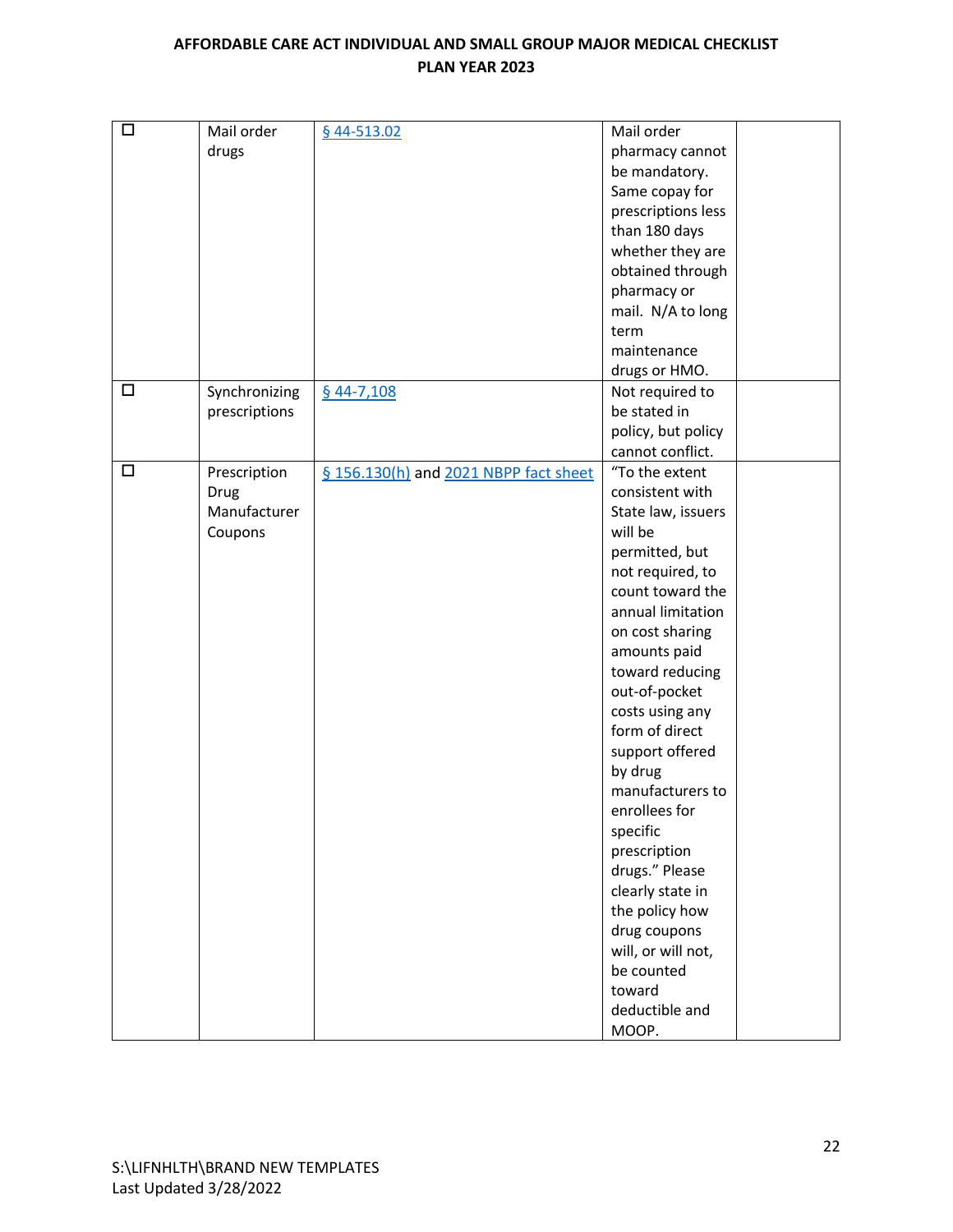| □ | <b>Maternity Stay</b> | 45 CFR § 148.170                       | May not restrict       |
|---|-----------------------|----------------------------------------|------------------------|
|   |                       |                                        | hospital stay to       |
|   |                       |                                        | less than 48           |
|   |                       |                                        | hours for normal       |
|   |                       |                                        | delivery or 96         |
|   |                       |                                        | hours for C-           |
|   |                       |                                        | section.               |
| □ | <b>Mental Health</b>  | MHPAEA resources available online, may | Mental health          |
|   | Parity and            | complete self-compliance tool to       | benefits same as       |
|   | Addiction             | demonstrate plan compliance            | physical sickness.     |
|   | <b>Equity Act</b>     |                                        | <b>Benefits for</b>    |
|   |                       |                                        | mental                 |
|   |                       |                                        | health/substance       |
|   |                       |                                        | use disorder           |
|   |                       |                                        | same cost              |
|   |                       |                                        | sharing and limits     |
|   |                       |                                        | as                     |
|   |                       |                                        | medical/surgical.      |
|   |                       |                                        | <b>Excel templates</b> |
|   |                       |                                        | for FR/QTLs and        |
|   |                       |                                        | for NQTLs are          |
|   |                       |                                        | available in           |
|   |                       |                                        | SERFF.                 |
|   |                       |                                        | New this year,         |
|   |                       |                                        | issuers must           |
|   |                       |                                        | demonstrate            |
|   |                       |                                        | <b>MHPAEA</b>          |
|   |                       |                                        | analysis for           |
|   |                       |                                        | filings in both        |
|   |                       |                                        | FR/QTLs and            |
|   |                       |                                        | <b>NQTLs.</b>          |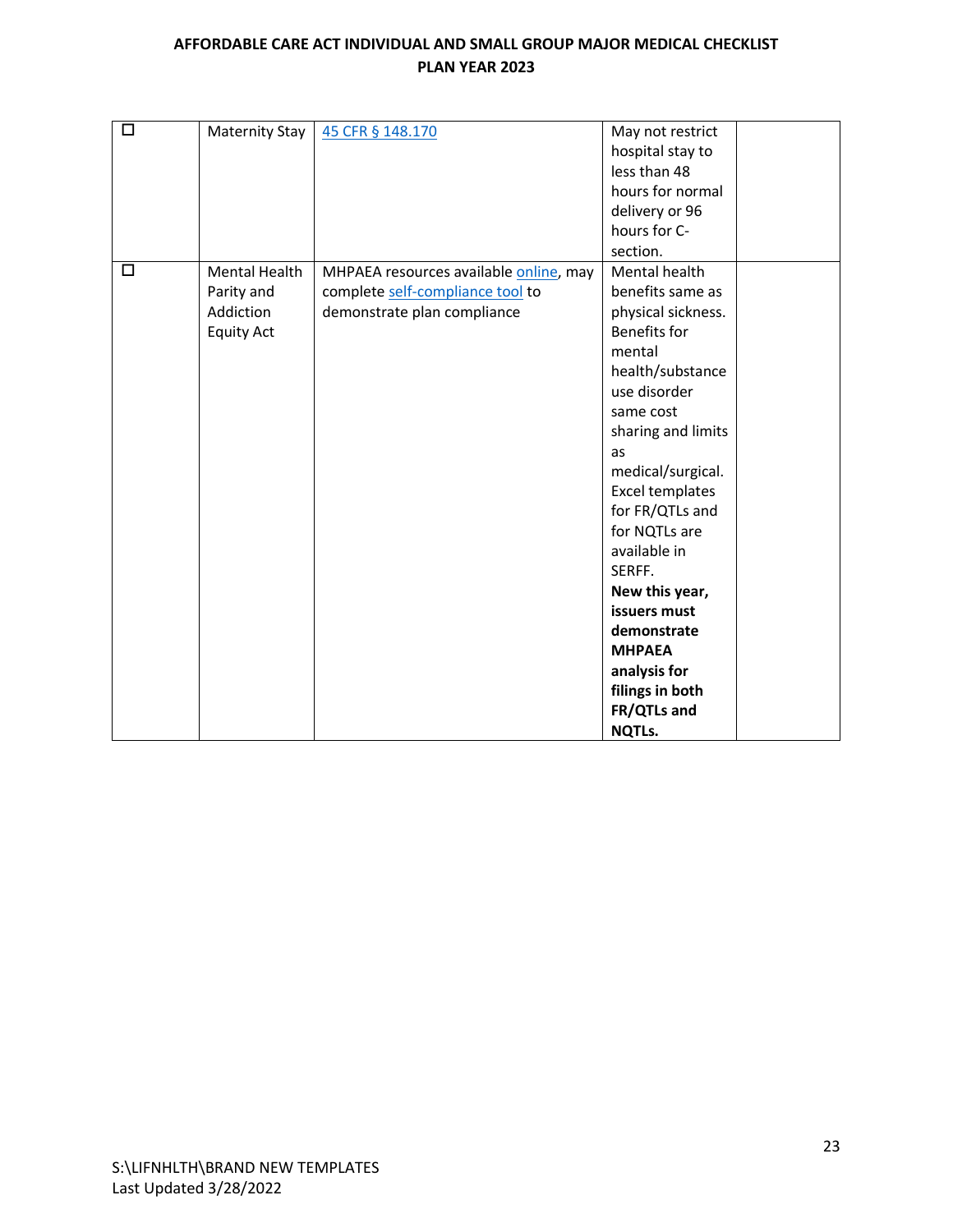| $\Box$ | <b>Network</b> | $$44-7105$ and   | <b>Health carriers</b>              |
|--------|----------------|------------------|-------------------------------------|
|        | Adequacy       | 45 CFR § 156.230 | must have an                        |
|        |                |                  | access plan                         |
|        |                |                  | containing the                      |
|        |                |                  |                                     |
|        |                |                  | requirements at                     |
|        |                |                  | 44-7105(2).<br>If the carrier's in- |
|        |                |                  |                                     |
|        |                |                  | network hospital                    |
|        |                |                  | does not have an                    |
|        |                |                  | in-network                          |
|        |                |                  | ancillary                           |
|        |                |                  | provider, then                      |
|        |                |                  | the carrier has to                  |
|        |                |                  | reimburse the                       |
|        |                |                  | nonparticipating                    |
|        |                |                  | provider at                         |
|        |                |                  | UCR. This                           |
|        |                |                  | requires a                          |
|        |                |                  | definition of UCR                   |
|        |                |                  | with a method to                    |
|        |                |                  | calculate UCR,                      |
|        |                |                  | not just "in an                     |
|        |                |                  | amount                              |
|        |                |                  | determined by                       |
|        |                |                  | the insurer."                       |
|        |                |                  | New this year, a                    |
|        |                |                  | template Access                     |
|        |                |                  | Plan is available                   |
|        |                |                  | in SERFF.                           |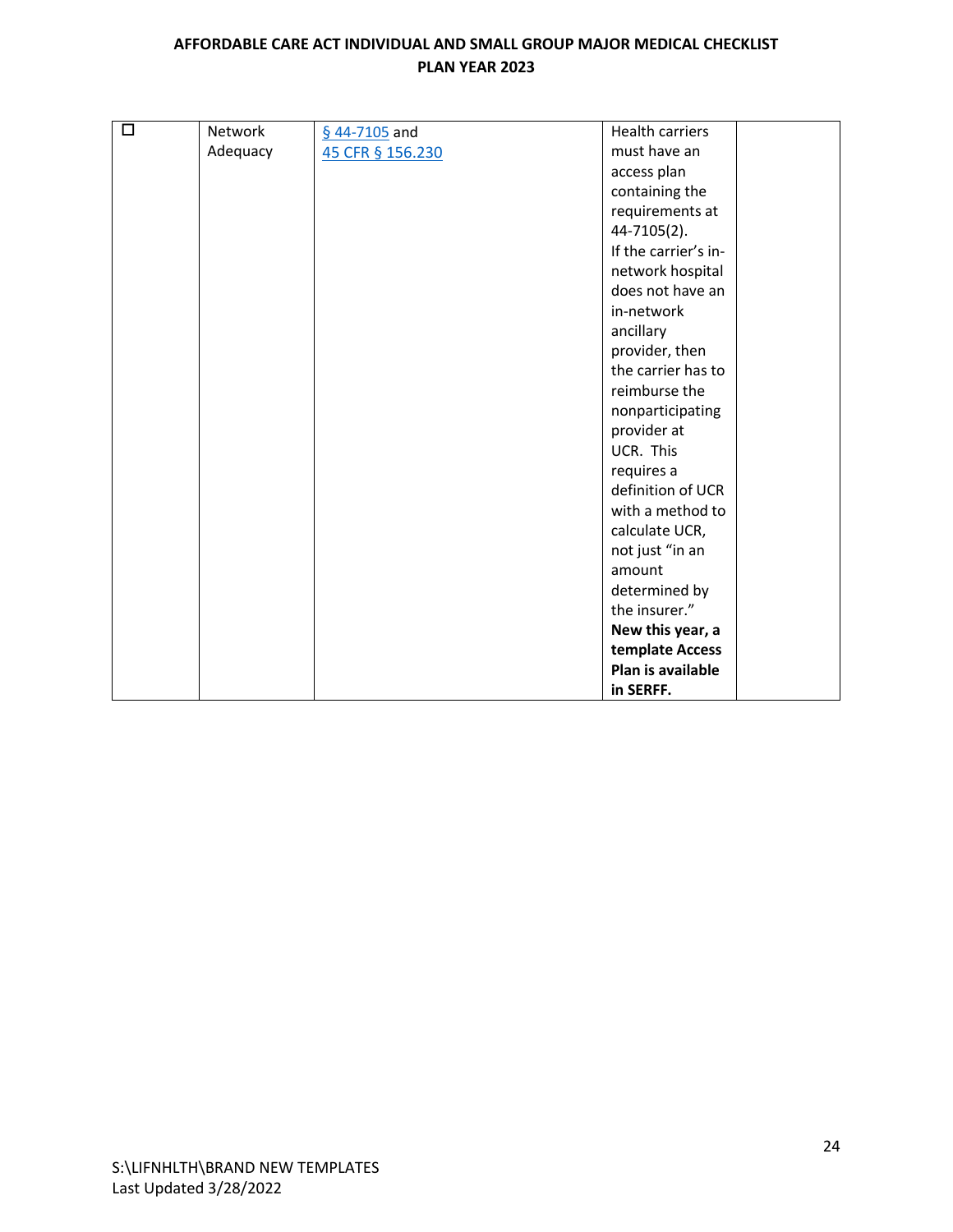| $\Box$ | Posted    |                     | QHP issuers must     |
|--------|-----------|---------------------|----------------------|
|        |           | 45 CFR § 156.230(b) |                      |
|        | Network   |                     | make provider        |
|        |           |                     | directories          |
|        |           |                     | available to the     |
|        |           |                     | Exchange;            |
|        |           |                     | Up-to-date,          |
|        |           |                     | accurate, and        |
|        |           |                     | complete             |
|        |           |                     | provider             |
|        |           |                     | directory,           |
|        |           |                     | including            |
|        |           |                     | information on       |
|        |           |                     | which providers      |
|        |           |                     | are accepting        |
|        |           |                     | new patients,        |
|        |           |                     | must be              |
|        |           |                     | published on the     |
|        |           |                     | issuer's public      |
|        |           |                     | web site,            |
|        |           |                     | distinguishing       |
|        |           |                     | provider             |
|        |           |                     | networks if          |
|        |           |                     | multiple             |
|        |           |                     | networks are         |
|        |           |                     | maintained.          |
| □      | Out-of-   | 45 CFR § 156.130(g) | Non-emergency        |
|        | Network   |                     | $OOD – must$         |
|        | (00N)     |                     | define what          |
|        | Emergency |                     | benefits are         |
|        | Coverage  |                     | based on and         |
|        |           |                     | how calculated.      |
|        |           |                     | <b>Emergency OON</b> |
|        |           |                     | - now covered        |
|        |           |                     | by No Surprises      |
|        |           |                     | Act.                 |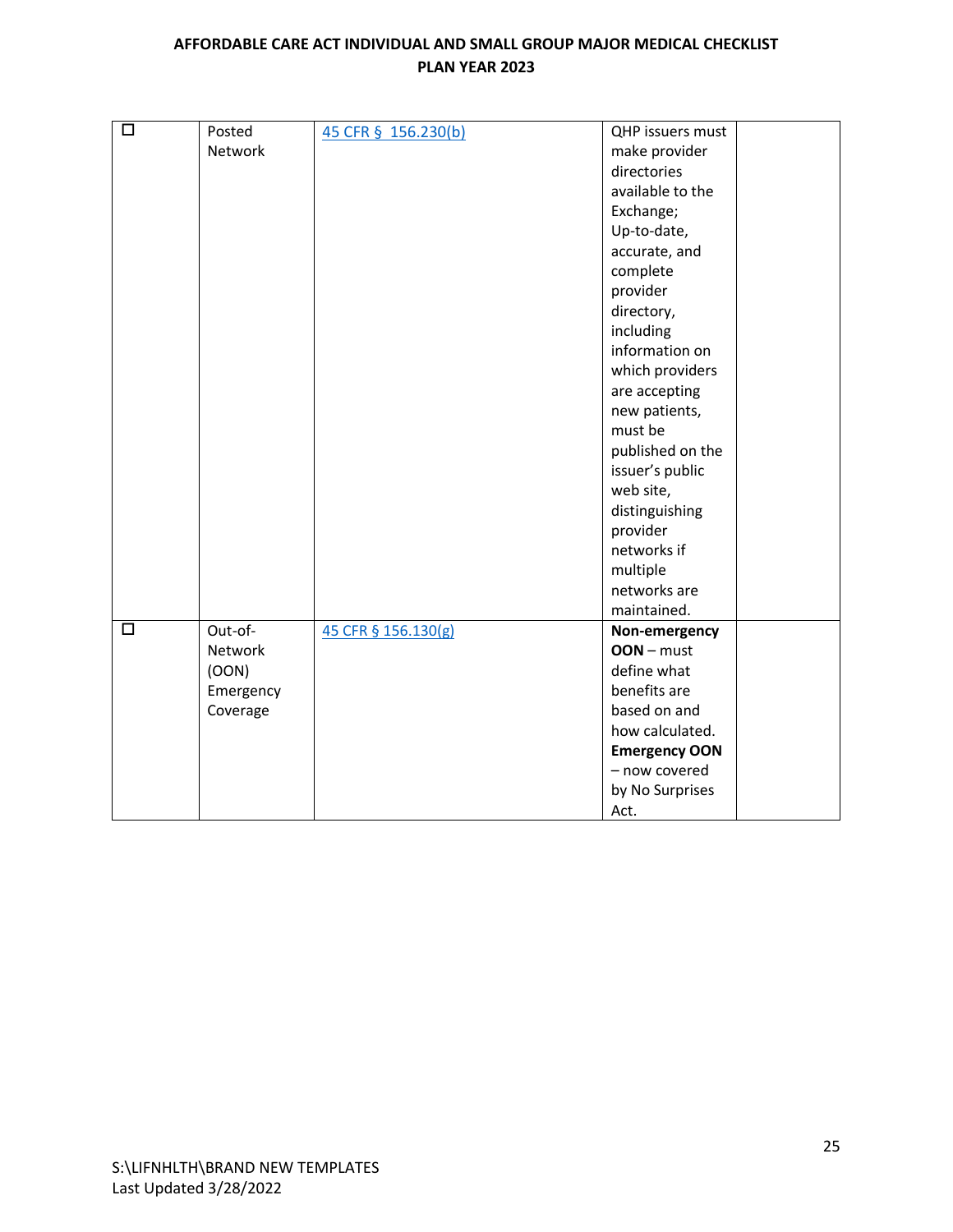| $\Box$ | No Surprises | cms.gov/nosurprises_for federal | Applies to           |
|--------|--------------|---------------------------------|----------------------|
|        | Act (NSA)    | resources                       | emergency            |
|        |              |                                 | services (some       |
|        |              |                                 | past-stabilization   |
|        |              |                                 | emergency            |
|        |              |                                 | services are         |
|        |              |                                 | covered), non-       |
|        |              |                                 | emergency            |
|        |              |                                 | services by OON      |
|        |              |                                 | providers at in-     |
|        |              |                                 | network              |
|        |              |                                 | facilities, and air  |
|        |              |                                 | ambulance (but       |
|        |              |                                 | not ground           |
|        |              |                                 | ambulance).          |
|        |              |                                 | *Policy must         |
|        |              |                                 | describe the         |
|        |              |                                 | types of services    |
|        |              |                                 | that are             |
|        |              |                                 | protected from       |
|        |              |                                 | balance billing. A   |
|        |              |                                 | list of CPT codes    |
|        |              |                                 | is not required.     |
|        |              |                                 | *Policy must         |
|        |              |                                 | explain that         |
|        |              |                                 | when a claim is      |
|        |              |                                 | made, the            |
|        |              |                                 | insurer will send    |
|        |              |                                 | an Explanation of    |
|        |              |                                 | <b>Benefits that</b> |
|        |              |                                 | includes contact     |
|        |              |                                 | information for      |
|        |              |                                 | the insurer in the   |
|        |              |                                 | event an insured     |
|        |              |                                 | receives a           |
|        |              |                                 | surprise balance     |
|        |              |                                 | bill.                |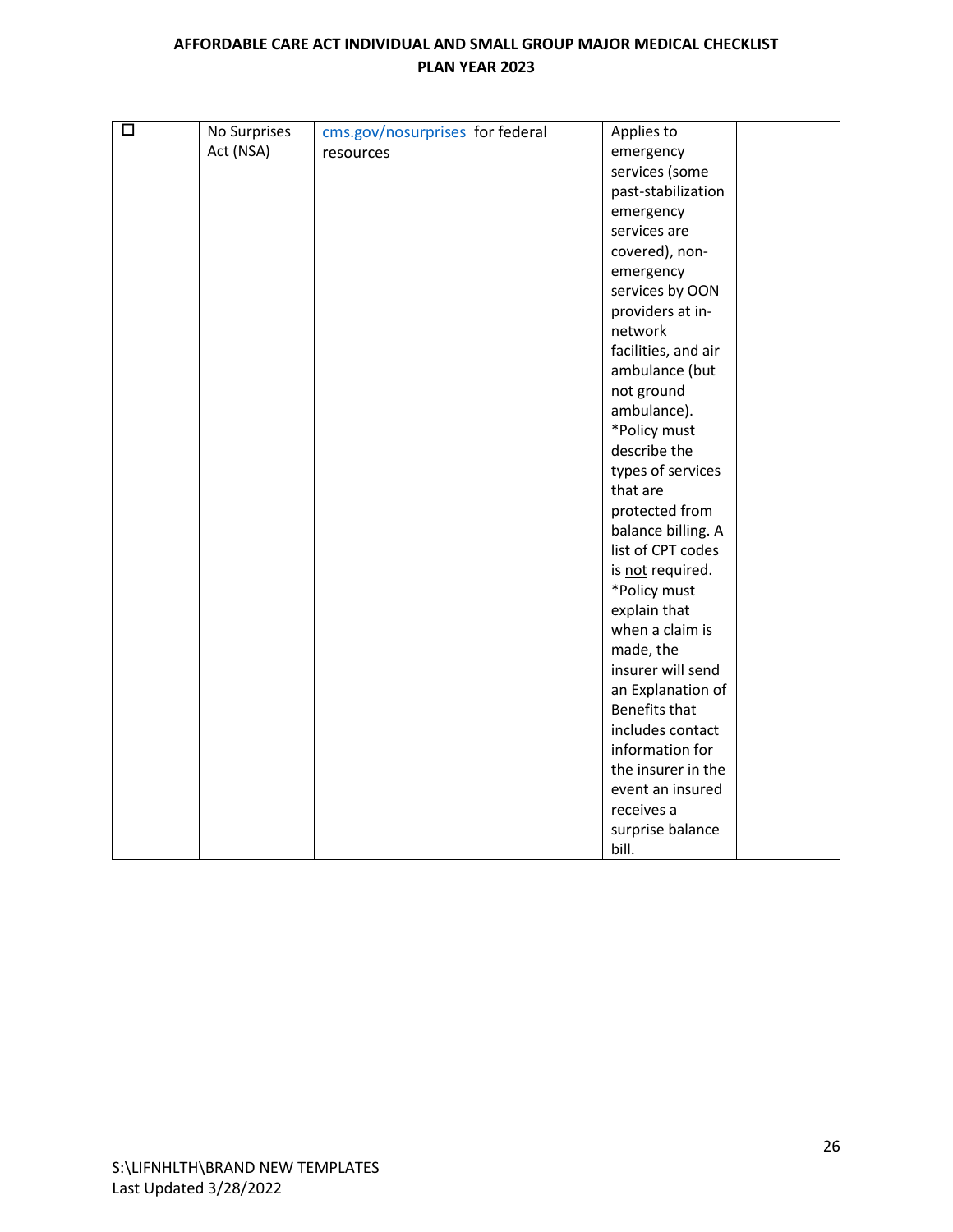|        | Clarification of          |                                                                                            | All services       |
|--------|---------------------------|--------------------------------------------------------------------------------------------|--------------------|
|        | interaction               |                                                                                            | covered by the     |
|        | between NSA               |                                                                                            | Nebraska           |
|        | and Nebraska              |                                                                                            | surprise billing   |
|        | surprise                  |                                                                                            | law are covered    |
|        | balance billing           |                                                                                            | by the No          |
|        | statutes (not             |                                                                                            | Surprises Act, so  |
|        | required in               |                                                                                            | a description of   |
|        | policy                    |                                                                                            | the protection     |
|        | language, just            |                                                                                            | from balance       |
|        | for filers'               |                                                                                            | billing in the NSA |
|        | information)              |                                                                                            | is sufficient to   |
|        |                           |                                                                                            | give the insured   |
|        |                           |                                                                                            | notice of all      |
|        |                           |                                                                                            | instances where    |
|        |                           |                                                                                            | there is           |
|        |                           |                                                                                            | protection from    |
|        |                           |                                                                                            | balance bills.     |
|        | <b>PRODUCT VARIATIONS</b> |                                                                                            |                    |
|        |                           | These requirements only apply to certain products - see the left column for product types. |                    |
| □      | HMO and                   | $$44-710$                                                                                  | To avoid           |
|        | EPO,                      |                                                                                            | misleading         |
|        | disclosure of             |                                                                                            | consumers, clear   |
|        | network                   |                                                                                            | explanation on     |
|        | limitation on             |                                                                                            | network            |
|        | coverage                  |                                                                                            | limitations for    |
|        |                           |                                                                                            | payment is         |
|        |                           |                                                                                            | required,          |
|        |                           |                                                                                            | including          |
|        |                           |                                                                                            | procedure for      |
|        |                           |                                                                                            | consumers to       |
|        |                           |                                                                                            | follow when a      |
|        |                           |                                                                                            | closed plan/HMO    |
|        |                           |                                                                                            | does not include   |
|        |                           |                                                                                            | the necessary      |
|        |                           |                                                                                            | provider.          |
| □      | HMO, in-                  | § 44-3294                                                                                  | Basic health care  |
|        | network                   |                                                                                            | services must be   |
|        | coverage for              |                                                                                            | included in the    |
|        | basic health              |                                                                                            | network with no    |
|        | care services             |                                                                                            | exposure to        |
|        |                           |                                                                                            | balance billing.   |
| $\Box$ | HMO,                      | $\underline{6}$ 44-32,115, $\underline{6}$ 44-32,151 and $\underline{6}$ 44-3295           | Certificate of     |
|        | certificate of            |                                                                                            | Authority          |
|        | authority                 |                                                                                            | required as        |
|        |                           |                                                                                            | either an HMO or   |
|        |                           |                                                                                            | an insurer.        |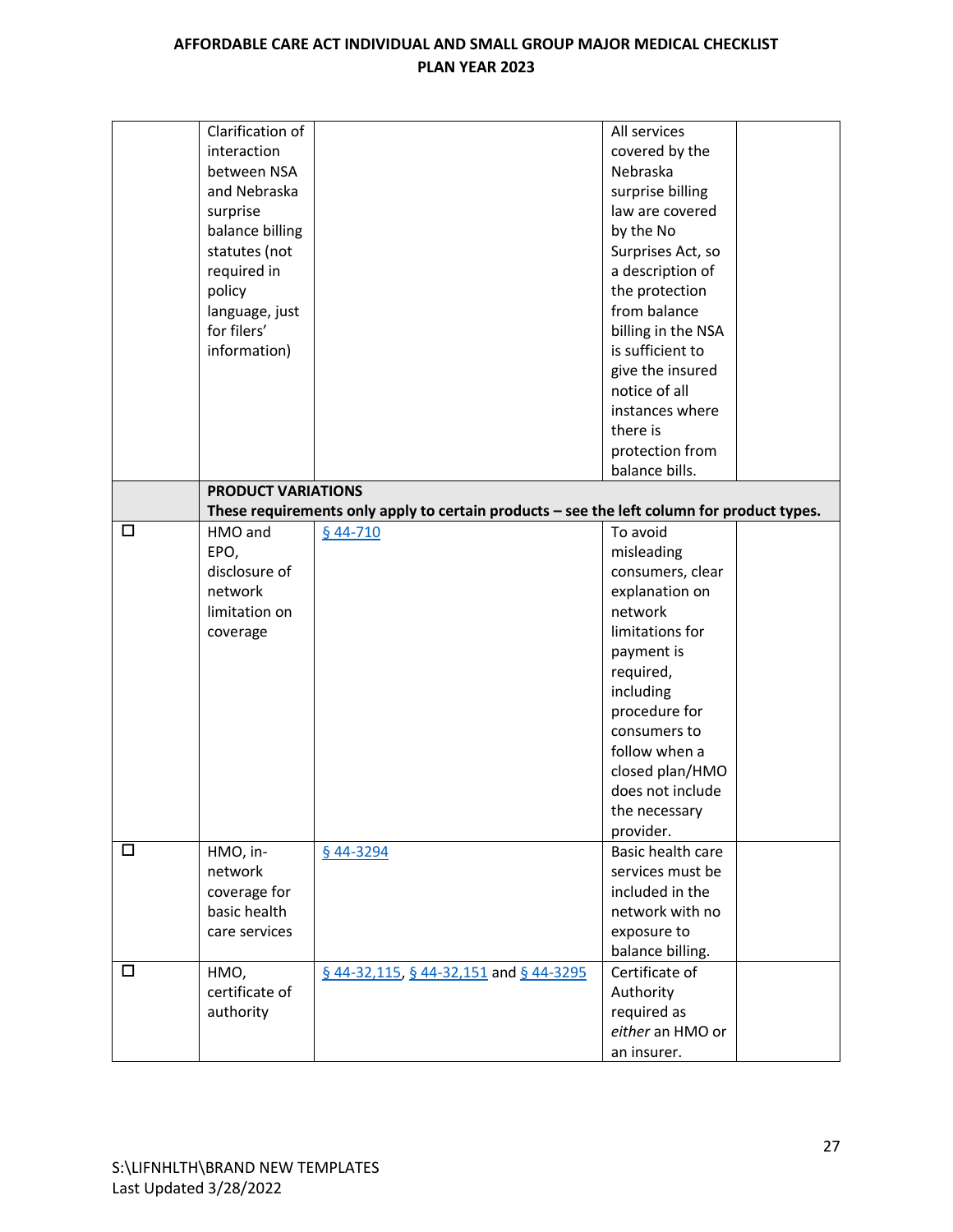| $\Box$ | EPO, in-                                                                                      | § 44-7105                                                                                  | <b>Because EPOs</b> |               |  |
|--------|-----------------------------------------------------------------------------------------------|--------------------------------------------------------------------------------------------|---------------------|---------------|--|
|        | network                                                                                       |                                                                                            | provide closed      |               |  |
|        |                                                                                               |                                                                                            | networks like an    |               |  |
|        | coverage                                                                                      |                                                                                            |                     |               |  |
|        |                                                                                               |                                                                                            | HMO, Nebraska       |               |  |
|        |                                                                                               |                                                                                            | requires that in-   |               |  |
|        |                                                                                               |                                                                                            | network             |               |  |
|        |                                                                                               |                                                                                            | providers be        |               |  |
|        |                                                                                               |                                                                                            | available for all   |               |  |
|        |                                                                                               |                                                                                            | covered benefits,   |               |  |
|        |                                                                                               |                                                                                            | subject to the      |               |  |
|        |                                                                                               |                                                                                            | <b>Managed Care</b> |               |  |
|        |                                                                                               |                                                                                            | Plan Network        |               |  |
|        |                                                                                               |                                                                                            | Adequacy Act        |               |  |
|        |                                                                                               |                                                                                            | standards.          |               |  |
|        |                                                                                               | <b>ENDORSEMENTS, RIDERS, OR AMENDMENTS</b>                                                 |                     |               |  |
|        |                                                                                               | For additional forms submitted for approval, please list each here by form number. Each of |                     |               |  |
|        |                                                                                               | these must comply with the requirements for officer signature, form number in the lower    |                     |               |  |
|        | left corner of every page, descriptive title, company name, premium payment or fees (if       |                                                                                            |                     |               |  |
|        | applicable), and effective date (if not stated on schedule). Please complete the fields below |                                                                                            |                     |               |  |
|        | as indicated.                                                                                 |                                                                                            |                     |               |  |
| $\Box$ | Title of                                                                                      | Form number                                                                                | Reference to        | N/A if any of |  |
|        | document                                                                                      |                                                                                            | SERFF filing for    | the listed    |  |
|        |                                                                                               |                                                                                            | previous            | requirement   |  |
|        |                                                                                               |                                                                                            | approval, if        | s do not      |  |
|        |                                                                                               |                                                                                            | applicable          | apply         |  |
| $\Box$ |                                                                                               |                                                                                            |                     |               |  |
| $\Box$ |                                                                                               |                                                                                            |                     |               |  |
| $\Box$ |                                                                                               |                                                                                            |                     |               |  |
| $\Box$ |                                                                                               |                                                                                            |                     |               |  |
|        |                                                                                               | <b>SUPPORTING DOCUMENTS REQUIRED</b>                                                       |                     |               |  |
|        |                                                                                               | Reference name of separate document in right column.                                       |                     |               |  |
| □      | Actuarial                                                                                     | <b>NE Filing Requirement</b>                                                               | Must be dated       |               |  |
|        | memorandum                                                                                    |                                                                                            | and signed by       |               |  |
|        |                                                                                               |                                                                                            | Actuary. Rates      |               |  |
|        |                                                                                               |                                                                                            | are required to     |               |  |
|        |                                                                                               |                                                                                            | be filed as a       |               |  |
|        |                                                                                               |                                                                                            | separate SERFF      |               |  |
|        |                                                                                               |                                                                                            | filing.             |               |  |
| □      | Flesch                                                                                        | § 44-3405                                                                                  | Minimum score       |               |  |
|        | /readability                                                                                  | <b>NE Filing Requirement</b>                                                               | of 40.              |               |  |
|        | certification                                                                                 |                                                                                            |                     |               |  |
| $\Box$ | Redlined                                                                                      | <b>NE Filing Requirement</b>                                                               | If replacing        |               |  |
|        | version                                                                                       |                                                                                            | existing previous   |               |  |
|        |                                                                                               |                                                                                            |                     |               |  |
|        |                                                                                               |                                                                                            | version.            |               |  |